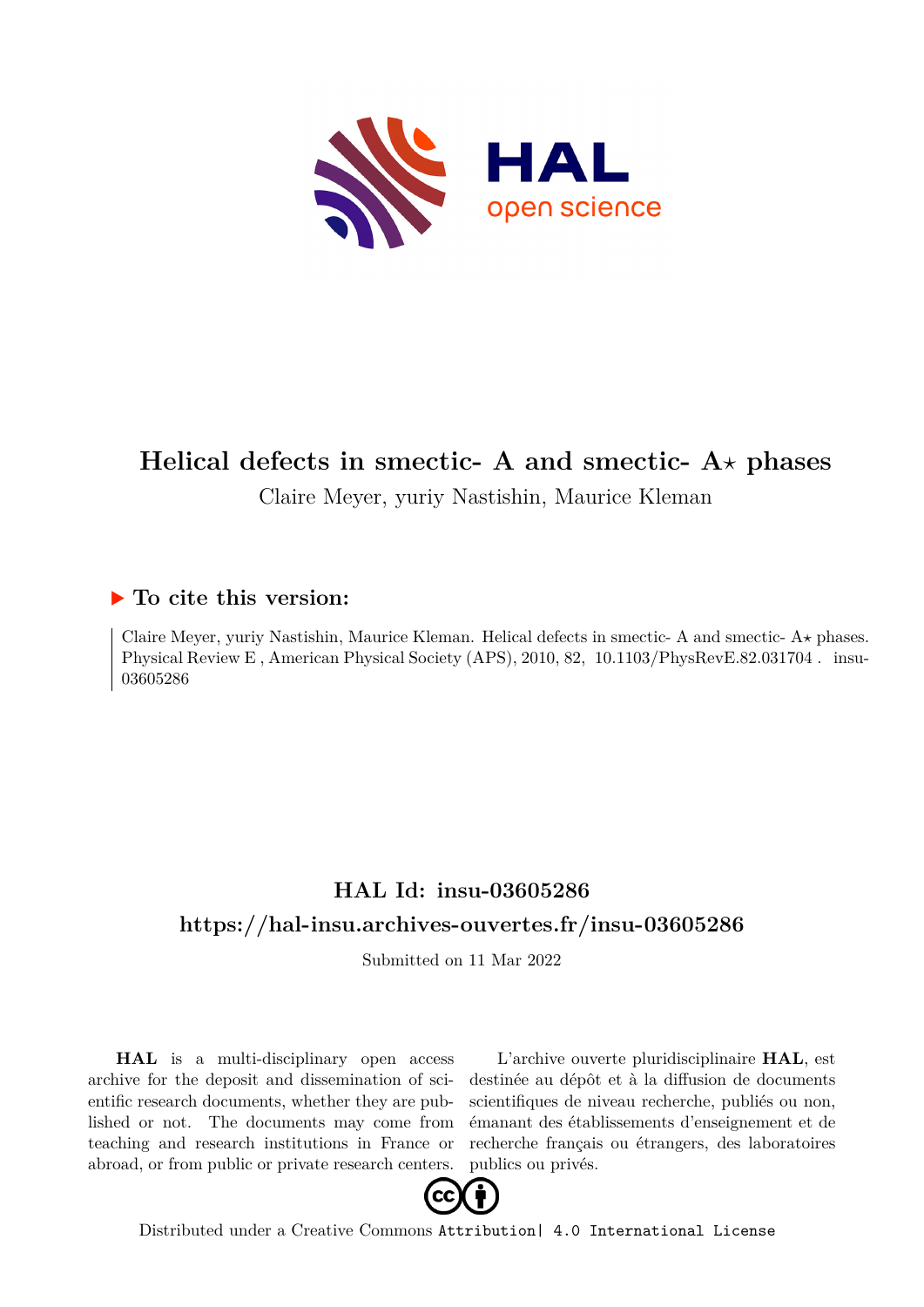# **Helical defects in smectic-***A* **and smectic-***A* **phases**

Claire Meyer\*

*Laboratoire de Physique des Systèmes Complexes, Université de Picardie Jules Verne, 33 rue Saint-Leu, 80039 Amiens, France*

Yuriy Nastishin<sup>†</sup>

*Institute of Physical Optics, 23 Dragomanov Str., Lviv 79005, Ukraine*

Maurice Kleman<sup>‡</sup>

*Institut de Physique du Globe de Paris (UMR CNRS 7154), 1 rue Jussieu, 75238 Paris Cédex 05, France* (Received 29 April 2010; published 21 September 2010)

There are two categories of helical line defects in Sm-*A* phases: screw dislocations of small Burgers vectors and double helices (DHs), whose macroscopic configuration constitutes a mode of splitting of screw dislocations of giant Burgers vectors. Their counterparts in Sm-*A*<sup>\*</sup>'s (Sm-*A*'s with chiral molecules) show a number of differences with the former and are investigated theoretically on the basis of recent observations C. Meyer *et* al., [Liq. Cryst.](http://dx.doi.org/10.1080/02678291003782846) 37, 1047 (2010)]. The first part of the paper is a short review of the main features of helical defects in Sm-*A*'s proper. In Sm-*A*'s, small Burgers vector screw dislocations with the same chirality as the high-temperature  $N^*$  phase are favored over the opposite ones, a result that is related to the defect core singularity. This is also true for the macroscopic DH<sup>\*</sup>s for a more subtle reason; we advance that the DH<sup>\*</sup> nucleation at the  $N^* \to Sm-A^*$  transition stems from a peculiar texture of the cybotactic groups, akin in the ideal case to a set of two twisted  $\chi$  disclinations in the  $N^*$  phase, linked by a stacking fault of continuous disclinations. This stacking fault vanishes in the Sm-*A*<sup>\*</sup> phase, and one recovers a DH<sup>\*</sup> much similar to a DH but with the appropriate chirality. Cases that differ from ideality are described: they involve small Burgers vector screw dislocations and can be evoked to explain the numerous observed distorted double helices the Darboux condition is not obeyed) and twisted ribbons. The case when the  $N^* \to Sm-A^*$  transition is type II (presence of a twist grain boundary phase in between) is briefly discussed.

DOI: [10.1103/PhysRevE.82.031704](http://dx.doi.org/10.1103/PhysRevE.82.031704)

PACS number(s): 61.30.Jf, 64.70.M-

#### **I. INTRODUCTION**

Disclination double helices (DHs) were first observed by Williams  $[2]$  in the smectic- $A$  (Sm- $A$ ) phase of cyano benzilidene octyl oxyanilin (CBOOA) and readily interpreted as screw dislocations with a giant Burgers vector, in the frame of a model which also inspired the interpretation of several other observations (in the B7 phase of bent-core liquid crystals, in some chromosomes, etc.) later recalled in this paper. Some textures recently observed in smectic-*A* phases of chiral molecules (Sm-A<sup>\*</sup>), which look at first sight of a much similar nature as DHs in  $Sm-A's$  [1]—which we shall denote by DH —but in fact exhibit striking differences, have led us to set the question of the screw dislocations with a giant Burgers vector from another point of view; isometric deformations, chirality, focal conic domains (FCDs), and screw dislocation modalities precisely when the Burgers vector is giant, according to whether the sample is chiral or not, are the key topics of this investigation.

We call *isometric defects*  $\begin{bmatrix} 3 \end{bmatrix}$  the defects that preserve the layer parallelism, thereby their equidistance in some domain (generically of a finite size). Ideal FCDs are macroscopic domains of that type. A FCD involves a considerable number of layers related to two singular lines, namely, *two cofocal* *conics*, an ellipse, and a hyperbola (in special cases degenerated into a circle and a straight line). The molecules extend along straight segments joining any pair of points, one of the ellipses, and the other on the hyperbola. The domain thus geometrically related to the two conics is made of *equidistant* layers; the compression energy is minimized at the expense of curvature energy. The total energy is rather small; the layers take in this domain the shape of Dupin cyclides, generally limited to a portion of negative Gaussian curvature, such that the domain is of finite extent; cf.  $[4]$  and references therein. We shall loosely call such a domain a *macroscopic defect*, although the singularities of the domain are line defects whose core size is generically microscopic.

*Macroscopic* Sm-*A* defects are not always ideally isometric; one finds the following:

(1) Local imperfections along the conics, called *kinks*, to which dislocations are attached. These kinks can be microscopic objects, but they often gather along macroscopic imperfections, to which a large density of dislocations is attached, or a dislocation with a unique giant Burgers vector [5]. On the whole, one still observes FCDs, but with pairs of singular lines that are conics with analyzable irregularities,

(2) Apart from ideal and imperfect FCDs, more global distortions that can be described as a family of portions of FCDs attached along incomplete conics, as pointed out in [2]. This results in a unique pair of linear singularities, which are intertwisted and thus take the shape of a *double helix*, right or left twisted according to the case. Similarly to the FCDs they appear as a response to the deformation of smec-

<sup>\*</sup>claire.meyer@u-picardie.fr

<sup>†</sup> ynastish@kent.edu

<sup>‡</sup> maurice.kleman@mines.org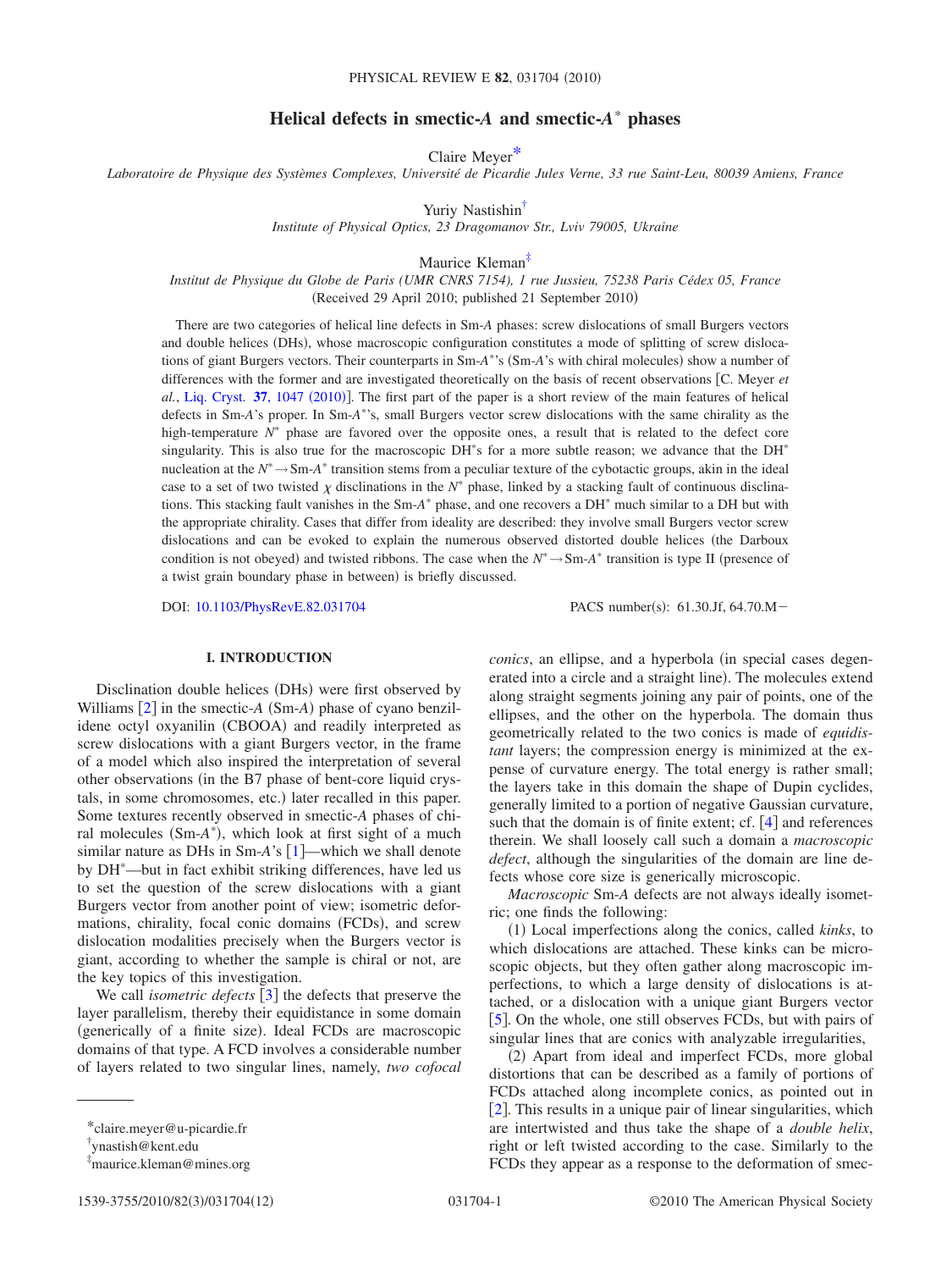tic layers under the requirement of isometry, although isometry is eventually not fully satisfied.

The topic of FCDs and of their kinks is fairly well covered in the literature (see  $[4]$  for a recent review). A part of this paper is devoted to a detailed description of DHs. We shall argue that they constitute a modality of screw dislocations with giant Burgers vectors.

DHs are the only *helical defects* that are currently visible in Sm-*A*'s with *achiral molecules*. Their *ideal* characteristics and their occurrences in observations are reviewed in Secs. III and IV. There are more modalities of screw dislocations with large Burgers vectors in smectics with *chiral molecules* (Sm-A<sup>\*</sup>'s). The rest of this paper explores results about these classes of helical defects, in particular: (a) which factors determine the sign of the twist and  $(b)$  how the DH<sup>\*</sup> structure differs from the DH, and how it is related to the molecular configuration.

We refer the reader to  $\begin{bmatrix} 1 \end{bmatrix}$  for detailed observations of all these helical defects and their modes of disappearance when approaching the high-temperature transition, in the compounds of cholesteryl nonanoate C9, also called cholesteryl pelargonate) and cholesteryl tetradecanoate (C14, also called cholesteryl myristate). $<sup>1</sup>$ </sup>

Section II is a quick review of the elastic properties of Sm-A's (and Sm-A<sup>\*</sup>'s), in which we stress the isometric properties of FCDs. Except if specifically stated, the notation DH will refer to the common properties of DH and DH<sup>\*</sup>s; the notion of ideal DH applies to a DH .

#### **II. ELASTIC PROPERTIES AT A MACROSCOPIC SCALE: ISOMETRY**

As a rule, the geometry of macroscopic smectic defects results from the trend toward isometry, in contrast to defects like dislocations of small Burgers vectors, whose (meta)stability results from a competition between two contributions—*strain* elasticity, i.e., the compressibility of the layers, and *curvature* elasticity, i.e., the curvature of the layers—that have different ranges of action. Let indeed *R* be the typical size of a domain affected by the presence of some defect, submitted to some compression or tension: the strain energy scales as  $F_{strain} = f_{strain} \approx BR^3$ , and the curvature energy scales as  $F_{curv} = f_{curv} \approx K_1 R$ . *B* and  $K_1$  are the classical moduli of the free-energy density

$$
f = \frac{1}{2} K_1 (\text{div } \mathbf{n})^2 + \frac{1}{2} B \left( 1 - \frac{d}{d_0} \right)^2 + \overline{K} \sigma_1 \sigma_2
$$
  
+ 
$$
\frac{1}{2} K_2 (q + \mathbf{n} \cdot \text{curl } \mathbf{n})^2,
$$
 (1)

where  $\mathbf{n}(x, y, z)$  is the director,  $d_0$  is the thickness of the undeformed layer,  $d(x, y, z) > 0$  is the thickness of the deformed layer, and  $\sigma_1, \sigma_2$  are the radii of curvatures of the layer at the point *x*, *y*, *z*. The term  $\overline{K}\sigma_1\sigma_2$  is integrable to a surface term and should be considered whenever the topology of layers is altered (e.g., FCDs and DHs, which cannot transform smoothly one into the other). When comparing different geometric realizations having the same topology (determined by the nature of the defects), we can forget the role of this term. A twist term  $f_{twist} = 1/2K_2(q + \mathbf{n} \cdot \text{curl } \mathbf{n})^2$  has been introduced on purpose, where *q* measures the molecular chirality. The relation

$$
\mathbf{n} \cdot \text{curl } \mathbf{n} = 0 \tag{2}
$$

is a necessary and sufficient condition for a vector field **n** to be orthogonal to a set of surfaces; thereby, this relation is obeyed in a smectic phase, except possibly where the order parameter is broken, i.e., at a singularity. Thus, generically, we have not to take the  $f_{twist}$  term into account.

The ratio  $F_{strain}/F_{curve} = (R/\lambda_1)^2$ ,  $\lambda_1^2 = K_1/B$  is much larger than unity as soon as  $R > \lambda_1$ .<sup>2</sup> Therefore, the dominant distortion visible at a macroscopic scale should be a curvature with vanishing strain: the layers are parallel, i.e., macroscopic defects are likely to be isometric, at least in some limited domain; the singularities are the *focal sheets* (the locus of the centers of curvature) of the parallel layers. On the other hand, at small scales, the strain energy and the curvature energy can balance. A FCD is a macroscopic defect; it is the only perfectly isometric solution with focal surfaces degenerated to *line* defects. Because of the finiteness of the domain, nonisometric deformations necessarily occur in the vicinity of FCDs. The embedding of FCDs is another problem, not discussed here (see  $[4]$ ). Let us just retain that one can find textures where the director field varies continuously at the contact between the FCD and the Sm-*A* matrix.

#### **III. DH DOMAINS**

Their construction is as follows. In a first step consider a *ruled helicoid*, i.e., a surface generated by a straight line  $\Delta$ rotating helically with an invariable pitch *p* along a straight axis  $\Lambda$ . This is a minimal surface: div  $\mathbf{n} = \pm (\sigma_1 + \sigma_2) = 0$ , where **n** is the unit normal to the helicoid. At a distance from the axis large compared to  $|p|$ , the successive layer turns of the helicoid are practically parallel, with a repeat distance measured along the axis equal to  $|p|$ . This is precisely the geometry expected for a screw dislocation of Burgers vector  $\vert b \vert = \vert p \vert = 2d_0$ <sup>3</sup>. The energy is small: the curvature energy vanishes since the layer takes the shape of a minimal surface, and the strain energy density is of a small order (it scales as  $r^{-4}$ , where *r* is the radial distance to the axis); see Figs. 26(a) and  $26(b)$  and a discussion in [6]. Ruled-helical layers in a Sm-*A* are the more favored as  $\overline{K}$  is more positive since in a helicoid  $\sigma_1 \sigma_2 < 0$  [Eq. (1)].

<sup>&</sup>lt;sup>1</sup>Of course C9 and C14 both have a  $N^*$  phase above the Sm- $A^*$ phase; C9 exhibits a TGBA phase between  $Sm-A^*$  and  $N^*$ , in a small range of temperature (cf.  $[1]$ , and references therein).

 $^{2}$  $\lambda_{1}$  is a material length which cannot be much different from  $d_{0}$ , the thickness of an unperturbed layer.

<sup>&</sup>lt;sup>3</sup>The factor of 2 stems from the fact that  $\Delta$  here is an infinite straight line, as in Fig. 1; *p* is a *unit* Burgers vector if  $\Delta$  is restricted to half a straight line limited to the axis  $\Lambda$ . This point is discussed in Sec. VI A.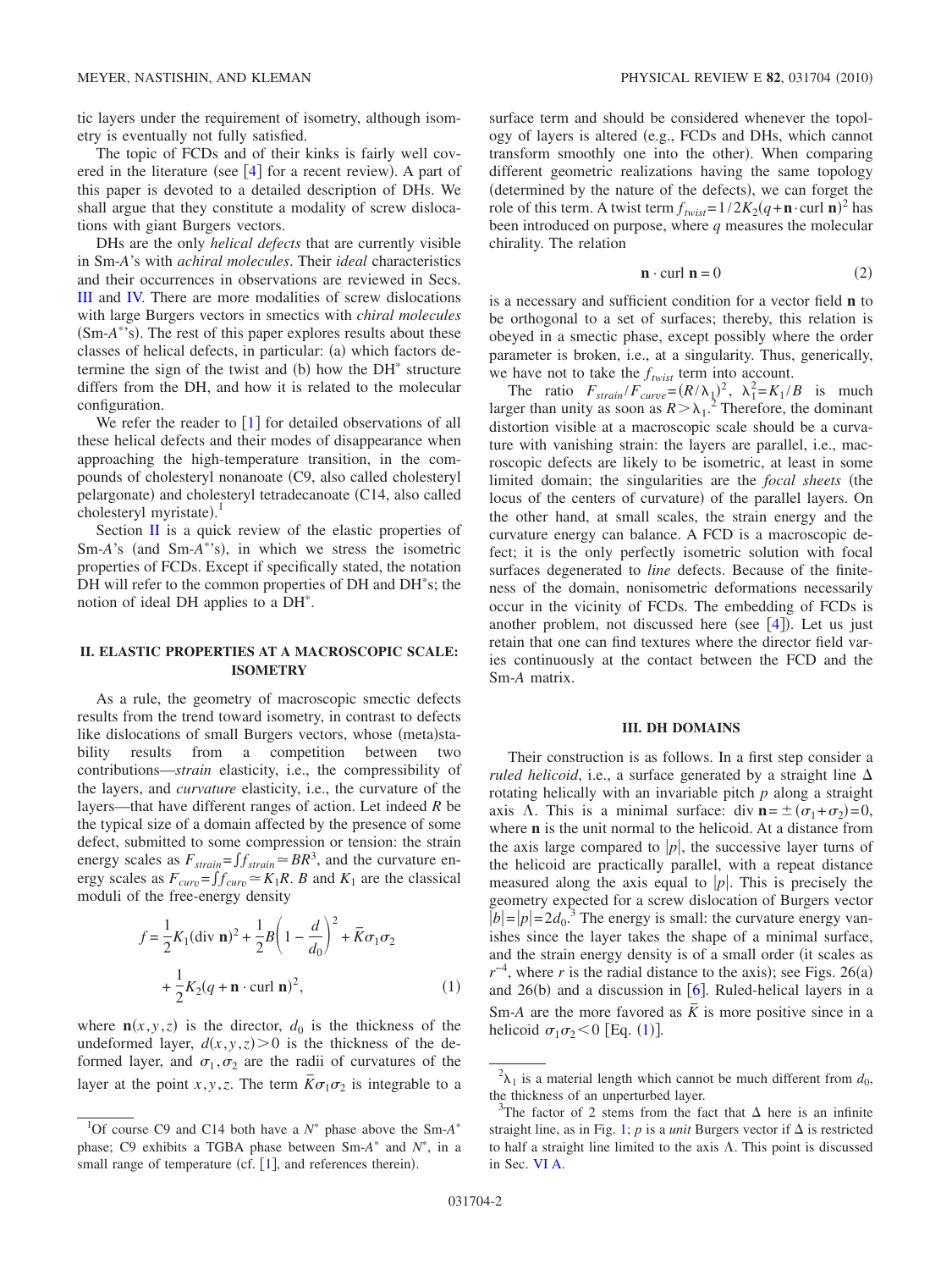Assume that the pitch is giant:  $|p| \ge d_0$ . Then, by piling up a family of helicoids on the central ruled helicoid, parallel to it, with a repeat distance  $d_0$ , all with pitch  $|p|$ , one gets a dislocation with a giant Burgers vector  $b=p=2nd_0$ ,  $n \in \mathbb{Z}^4$ .

Such a stacking of *parallel* layers brings a new feature. These parallel layers have two *focal sheets* along which the layers have an infinite curvature. The singularity is surfacelike, not linelike as for FCDs; furthermore, these focal sheets intersect an infinite number of times. Whereas this construction yields a very small energy of curvature in the region devoid of the presence of the focal sheets (since it vanishes on the central layer), it would yield a considerable energy in the region where the sheets appear. The region devoid of focal sheets is the interior of a cylinder *C* of radius  $|p|/2\pi$ centered on the axis of the helicoids, on which cylinder the two focal sheets abut along two helices of pitch  $|p|$ , with the same chirality as the helicoids, shifted one with respect to the other by a distance  $\frac{p}{2}$  along the axis, constituting the cuspidal lines of the two focal surfaces of the helical set. The layers about the two helices are deployed along two  $k=1/2$ disclinations (see Fig. 1). This geometry results rigorously from the parallel stacking on a ruled helicoid; however, because the region outside cannot be of the kind suggested by the focal sheet configuration—the focal *surfaces* vanish, just remain their cuspidal lines, the two helices—and the configuration along *C* is perturbed, the observed configurations of the double helices are much distorted compared to the ideal DH. Here are some examples.

#### **IV. SOME PHYSICAL REALIZATIONS OF DOUBLE HELICAL GEOMETRIES**

It is in the B7 phase, made of bent-core molecules  $\lceil 3 \rceil$ , that we find the best empirical realization of an ideal arrangement of a double helical singularity with perfectly parallel smectic layers *inside C*. The dominant mode of stability of these layers, parallelism and helicity, $5$  is perfectly satisfied inside, as illustrated Fig. 1. The layers are completely destroyed *outside C*, where the B7 order parameter is broken to an isotropic phase.

The ideal construction inside *C* is a commonplace template not only for very different systems such as the B7 phase and Sm-*A*'s, but also for biological objects among which the chromosomes of dinoflagellate  $[7]$ . On the other hand, the DHs that are observed in smectics, while forming a configuration topologically equivalent to this model, suffer considerable distortions that bring them far from the ideal helical ribbons. Outside *C*, the layer stacking is quasiisometric, with an orientation globally orthogonal to the axis of the double helix (see Fig.  $2$ ).



FIG. 1. (Color online) Parallel helicoidal surfaces inside C and their two cuspidal lines modeling an arrangement of smectic layers with two helical disclinations, for a giant Burgers vector dislocation in its split mode;  $p=2nd_0$ . For clarity one of the disclinations (yellow/light gray) is shown thicker than the other one (red/gray dark).

In the CBOOA Sm- $\overline{A}$  phase of Ref. [2], the sample is confined between two slides with a planar alignment, and the helical axis is parallel to the slides. This obtains by cooling the sample from its nematic state to the smectic state; as a result any half-integer disclination line *k*=1/2 parallel to the slides is the source of a set of double helical lines, whose disclination nature is thereby corroborated by this origin.

Figure 3 shows how DHs appear in an 8CB compound. The DH nucleates from a single helix that is the Sm-*A* trans-

<sup>&</sup>lt;sup>4</sup>We give the same sign to the Burgers vector and to the pitch of the dislocation layers (the convention of sign is discussed in Appen- $\frac{\text{dix A}}{5\text{The}}$ 

<sup>&</sup>lt;sup>5</sup>The helicity we are alluding to relates to the inner structure of the layers, which can be figured out, geometrically, as a set of parallel columns. These columns suffer a twist from one layer to the next. The helical texture is compatible altogether with the requirement of parallelism of the layers and chirality of the intralayer columns; see [3] for a detailed account.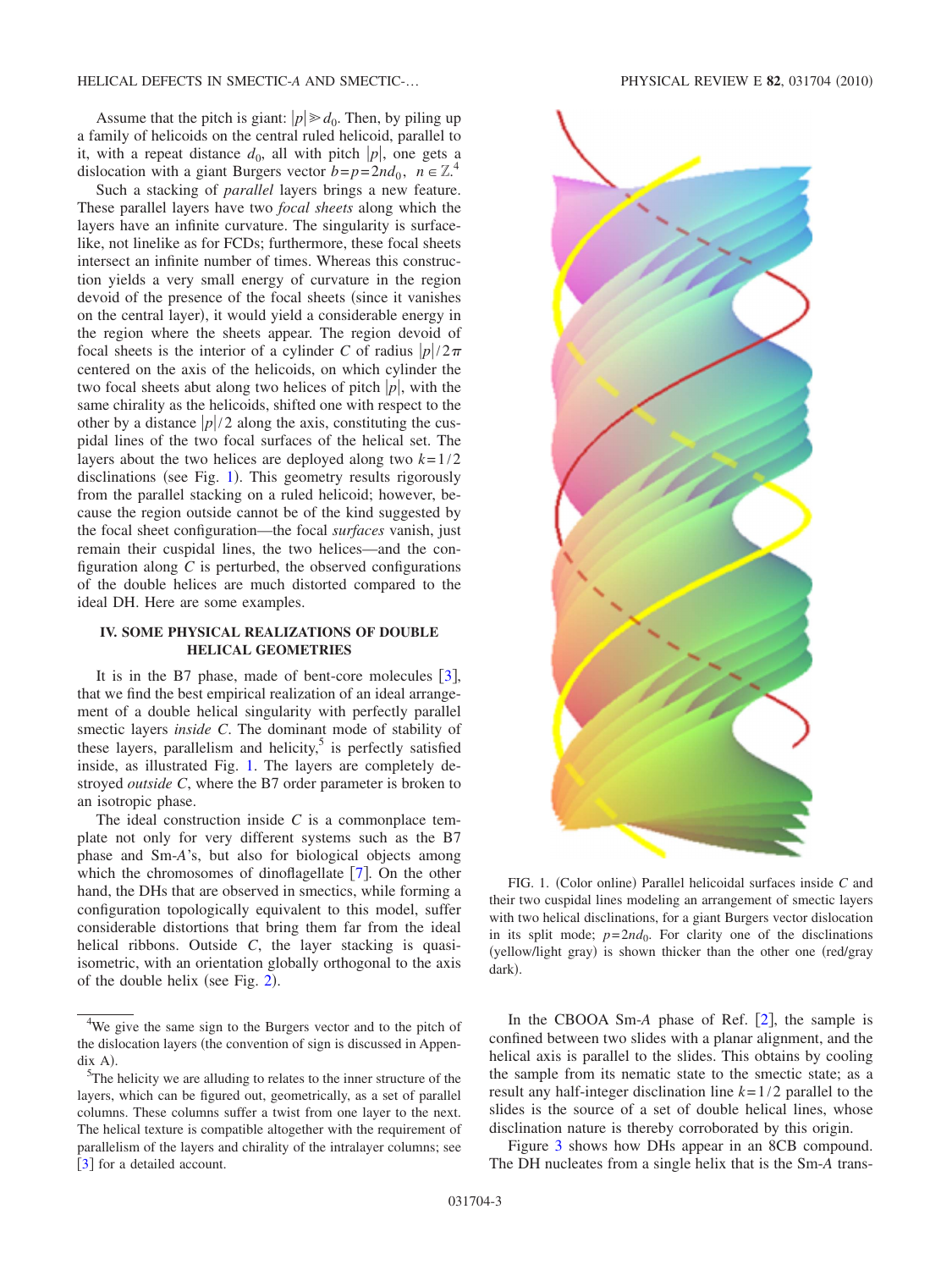

FIG. 2. Sketch of the smectic layers (thin lines) inside and outside  $C$  and double helical disclinations (thick lines) in a DH. In reality, the double helix is much distorted in a Sm-*A*, but the topology is the same. Isometry is globally preserved, as explained in Sec. V.

formation of the  $k=1/2$  line in the nematic phase, orthogonally to this twisted line.

It is easy to observe DHs in other nematogenic materials such as 8CB and 9CB, as well as in the Sm-*A* phase of chiral materials exhibiting a  $N^*$ –Sm- $A^*$  transition, but they are much different from DHs in Sm-*A*'s. Smectic phases in chiral materials and achiral materials are not structurally equivalent. It has been recommended  $[9]$  to distinguish the smectic-*A* phase in chiral materials—denoting it with a star (Sm-*A*<sup>\*</sup>)—from the nonchiral phase (Sm-*A*). The point group of a nonchiral Sm-*A* is  $\infty/mm$  (or  $D_{\infty h}$  in other notation), whereas the symmetry group of the Sm-A<sup>\*</sup> in chiral materials is  $\infty$  2 (or  $D_{\infty}$ ). The difference in the symmetry implies a difference in some physical properties. The electroclinic effect, possible in a Sm-A<sup>\*</sup> and forbidden in a Sm-A, is an example  $[10]$ . The nature of helical macroscopic defects is another one.



FIG. 3. (a)  $k=1/2$  wedge disclination line in the Sm-A phase of 8CB, with the shape of a single helix. This disclination arises from a wedge line in the *N* phase. The mean director orientations in the regions above and below the helix are the same as the orientations in the *N* phase. The DHs nucleate orthogonally to the disclination line, to which clusters of screw dislocations are attached orthogonal to the layers, visible at the bottom right of the picture. This attachment demonstrates the screw character of the nucleating DHs; (b) illustration of the nucleation and growth of a DH in a direction orthogonal to the wedge disclination (adapted from Kleman [8], Chap. 5). The dashed lines figure out the attached screw dislocations. This mechanism, which has been observed by Williams  $[2]$ , is not visible on the photograph in  $(a)$ .



FIG. 4. Darboux's condition obeyed for a DH in Sm-*A* of 8CB.

## **V. DHs AND FCDs, COMPARED: THE DARBOUX CONDITION**

Ideal FCDs, in Sm-*A*'s and Sm-*A* 's, exhibit a remarkable feature, namely, that the projections of the cofocal conics intersect at right angles. This is a consequence of the following theorem  $(11]$ , Sec. IV, Chap. 12): consider a congruence of straight lines orthogonal to a set of parallel surfaces; in short, with a congruence of normals, and any one of these normals, say *S*, the two planes  $P_1$  and  $P_2$  tangent to the focal sheets at the points of contact  $M_1$  and  $M_2$  of *S* cross at right angles. For an observer who looks in the direction of *S*, the focal sheets seem to be orthogonal call this *the Darboux* condition, in brief DC). If the focal sheets are degenerated to lines, as in FCDs—whose integral lines of the director field form such a congruence of normals—these lines look orthogonal in projection along any line of sight, i.e., any line joining any point on the ellipse to any point on the hyperbola. Reciprocally, if this optical property is satisfied, one expects that the lines of sight belong to a congruence of normals.

DC is also satisfied for ideal DHs in Sm-*A*'s, in which DHs are made of a congruence of normals to a central ruled helicoid. However, empirically, only the cuspidal edges of the focal sheets are visible, and the only normals of the congruence that intersect the two helices are along diameters of the cylinder centered on the DH axis, intersecting this axis at right angles. These are the only lines of sight empirically useful, so that DC is observed, rather approximately, when the DH is in the plane of the sample, i.e., approximately perpendicular to the axis of the microscope (see Fig. 4), when the lines of sight are practically orthogonal to the DH axis.

The tangents to the two helical cusp lines traced on the focal sheets—the DH disclination lines—at the points of contact  $M_1$  and  $M_2$  of *S*, belong together with *S* to the planes  $P_1$  and  $P_2$  tangent to these focal sheets. Most surprisingly, DC is still satisfied (with practically the same degree of uncertainty—or of perfection—one can observe in the practically ideal case of the DHs in the B7 phase) even when the DH is much distorted about the average helical axis, as it is the case in all the Sm-*A* samples that have been observed.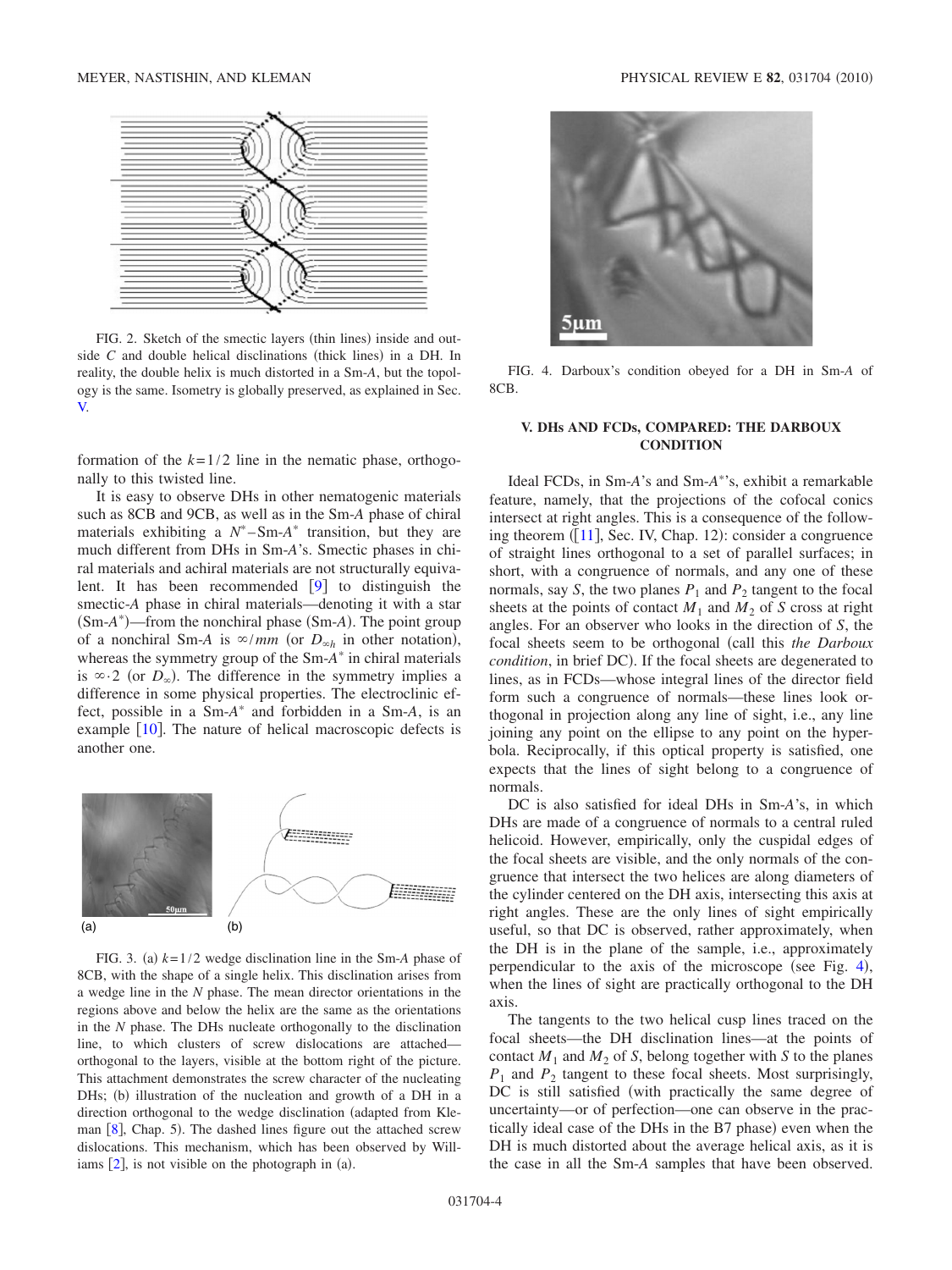This tells in favor of the existence of a congruence of normals, thereby of parallel layers, and of the *persisting validity of the condition of isometry, notwithstanding the distortion of the double helix*. Let us now recall that *screw dislocations* do not modify much the parallelism of the layers they cross. One can infer from this remark that the large-scale distortion of the DH in Sm-*A*'s is controlled by sets of screw dislocation segments orthogonal to the layers inside the domain bounded by the helical strands; these dislocations have to emerge outside this domain due to the conservation of the Burgers vector or to terminate on kinks on the helical disclinations. They contribute to the relaxation of the elastic deformation due to the misfit between the layers inside and the layers outside.

While DC is practically the rule in Sm-*A*'s, it is far from being obeyed in Sm-*A* 's. We therefore conclude that the layers are not parallel in the domain interested by the singularities: isometry is not satisfied in DH<sup>\*</sup>s. The associated stresses can be relaxed by *edge dislocations* (see [8], Chap. 6). This is in strong contrast with screw dislocations (of microscopic Burgers vector) which, as stated above, do not relax imperfections of parallelism.

## **VI. SCREW DISLOCATIONS IN Sm-***A***'s AND Sm-***A***'s, COMPARED**

The FCDs present in a Sm-A<sup>\*</sup> phase differ in no respect from those of achiral smectics; the molecular chirality plays no role in their (meta)stability. This is not so for textures that involve screw dislocations. Screw dislocations of opposite Burgers vectors are not equivalent in a Sm-A<sup>\*</sup> phase. We show this for small Burgers vectors, first, and then discuss of the consequences for large (giant) Burgers vectors.

#### **A. Screw dislocations of small Burgers vectors**

The condition  $\mathbf{n} \cdot \text{curl} \mathbf{n} = 0$  is strictly obeyed in a layered medium; it constitutes a necessary and sufficient condition of integration of a vector field **n**. In the presence of a screw dislocation that exhibits a core singularity this condition is changed to

$$
\mathbf{n} \cdot \text{curl } \mathbf{n} = -b \, \delta(x) \, \delta(y),\tag{3}
$$

where *b* is the Burgers vector in the  $\hat{z}$  direction, and the directions  $\hat{x}$  and  $\hat{y}$  are orthogonal directions in the plane orthogonal to the dislocation line (see Appendix A).

Consider the chiral term in the free-energy density

$$
f_{twist} = \frac{1}{2}K_2(q + \mathbf{n} \cdot \text{curl } \mathbf{n})^2.
$$
 (4)

Here,  $q=2\pi/p$ , where p is a measure of the rotating power of the medium in the Sm-A<sup>\*</sup> phase. This term plays no role if  $\mathbf{n} \cdot \text{curl } \mathbf{n} = 0$  since its presence then amounts to a constant shift of the free energy. But in the presence of a screw dislocation one has to take two terms into account. The first one  $\frac{1}{2}K_2(\mathbf{n} \cdot \text{curl } \mathbf{n})^2$  does not depend on the sign of the Burgers vector and furthermore does not involve the presence or absence of chirality. The second one  $K_2q$ **n**·curl **n**  $=-K_2qb\delta(x)\delta(y)$  vanishes identically in a Sm-*A*, but takes opposite values for dislocations of opposite Burgers vectors

in a Sm-*A* . When integrated over the plane *xˆyˆ* it yields a chiral contribution per unit length of line to the core energy of the dislocation:

$$
F_{c,twist} = -K_2 qb,
$$
\n<sup>(5)</sup>

which depends on the sign of the Burgers vector: it is negative if the dislocation and the molecular chirality have the same sign. In the Sm-A<sup>\*</sup> phase, dislocations of opposite signs behave quite differently; *the screw dislocations of the same chirality as the molecular chirality are favored.*

For a dislocation of Burgers vector  $|b|=d_0$ , which is topologically equivalent to a half-ruled helicoid  $[[6], Fig. 26(a)],$ the core singularity, whose size  $r_c \approx d_0$ , has an energy  $F_c$  $\approx \pi B d_0^2 + K_1 - K_2 q b$ . All together,

$$
F_{b=\pm d_0} \approx \frac{Bb^4}{128\pi^3 r_c^2} + \pi Bb^2 + K_1 - K_2qb
$$

$$
\approx \frac{Bd_0^2}{128\pi^3} + \pi Bd_0^2 + K_1 - K_2qb. \tag{6}
$$

Based on Eq.  $(6)$ , a very simplified model of the stability of the twist grain boundary (TGB) phase may go as follows (cf. also [12], Chap. 9). Compare  $F_{c, twist} = -K_2qb$  and the rest of the core contributions—which we restrict to  $F_{c,splav} \approx K_1$ , justified since  $F_{c, splay} \approx F_{c, strain}$ . One gets  $|F_{c, twist}|/F_{c, splay}$  $\approx (K_2/K_1)|q|d_0$ , with  $b = \pm d_0, bq > 0$ . The stability of the TGBA phase would then require

$$
\alpha = 1 - |q| d_0 \frac{K_2}{K_1} < 0. \tag{7}
$$

The condition  $\alpha < 0$ , which also reads

$$
\varepsilon_2 = \frac{K_2}{K_1} |q| d_0 = \frac{\lambda_2^2}{\lambda_1^2} |q| d_0 > 1, \qquad (8)
$$

plays the role, in this simplified theory of the TGBA stability, of the more sophisticated Ginzburg-Landau condition  $\kappa_2$  $=\lambda_2/\xi$  > 2<sup>-1/2</sup>, with  $\lambda_2$  being the twist penetration length and *ξ* the coherence length [13]. According to [14],  $q^{-1} \propto K_2$  $\sim$  (|T-T<sub>c</sub>|/T<sub>c</sub>)<sup>-v</sup>; v is the exponent of the coherence length. Thus  $\varepsilon_2$ , like  $\kappa_2$ , is little dependent on *T*.

For a dislocation of Burgers vector  $|b|=2d_0$ , which has the topology of a complete ruled helicoid, the splay contribution  $F_{c,splay}$  is on the same order of magnitude as for  $F_{b=\pm d_0}$ above, and the main contribution to the line energy in the core is due to the strain,  $F_{c,strain} \approx 4 \pi B d_0^2$ . All together,

$$
F_{b=\pm 2d_0} \approx \frac{Bd_0^4}{8\pi^3 r_c^2} + 4\pi Bd_0^2 - K_2qb
$$

$$
\approx \frac{Bd_0^2}{32\pi^3} + 4\pi Bd_0^2 + K_1 - K_2qb, \tag{9}
$$

where the first term is the energy outside the core,  $r_c \approx 2d_0$ . The core contribution is prevailing.

Let us compare  $F_2 = F_{b=\pm 2d_0}$  and  $F_1 = F_{b=\pm d_0}$  when *qb*  $>$ 0, i.e., when the twist core energy is stabilizing. One gets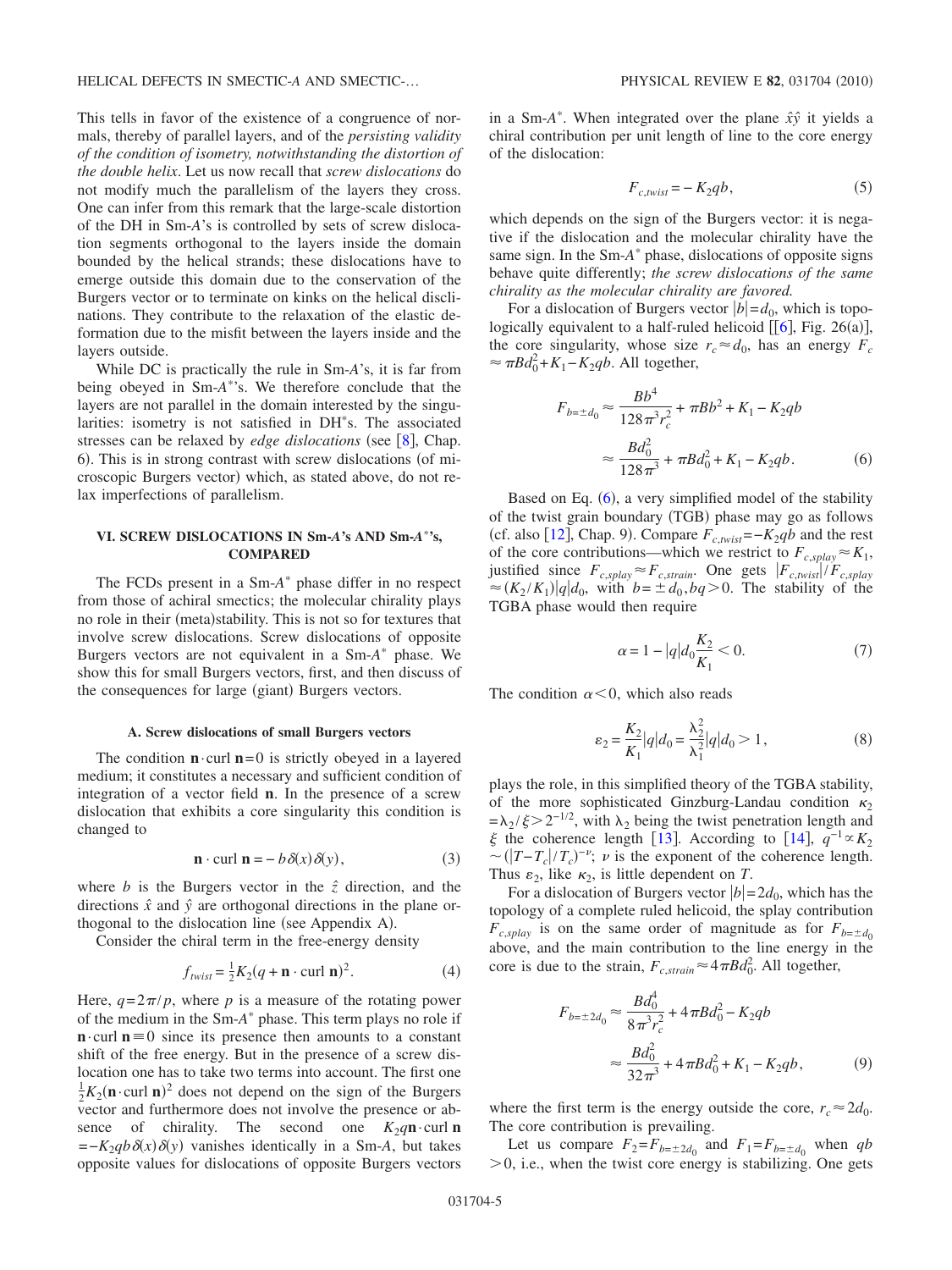$$
\frac{F_2 - F_1}{K_1} \approx 3\pi \frac{d_0^2}{\lambda_1^2} - \varepsilon_2.
$$

Because of the large factor  $3\pi$ , the quantity  $F_2-F_1$  is positive in most cases, except possibly when the TGBA phase is stable and  $\varepsilon_2$  is very large [cf. Eq. (8)]. We assume in the sequel that the  $b = \pm d_0$  dislocations have a smaller energy than the  $b = \pm 2d_0$  dislocations.

#### **B. Interplay of screw dislocations of small and large Burgers vectors**

In a DH, the layers (the inner helicoids and their outer prolongations) are well defined even in the vicinity of the disclinations; thereby, the integrability condition **n**·curl **n**  $=0$  is satisfied everywhere: there is no contribution of the twist  $K_2$  to the energy. Within the frame of a simplified analysis of the energy of a DH, one assumes that the splay energy of the inner part is negligible since it is vanishing in the ideal case on the central layer. Therefore, as already noticed in  $\lceil 3 \rceil$ , the main contribution to the splay energy comes from the two helical disclinations whose length is  $|b|\sqrt{2}$  per turn,  $L\sqrt{2}$  per length *L* measured along the axis of the DH.<sup>6</sup> We thus expect a bulk energy on the order of  $F_{DH, splay}$  $\approx \pi \sqrt{2} K_1 \ln(n/4)$ ,  $n > 0$  per unit length of helical axis.<sup>7</sup> To this quantity has to be added a core energy, which we estimate as usual as  $F_{DHC} \approx \sqrt{2}K_1$ . Now, the contact between the inner ideal configuration and the outer configuration of parallel layers at a distance cannot be in perfect register, so that one expects a source of strain energy on a cylinder of radius  $R = \frac{b}{2\pi}$ , in a region of thickness  $d_0$ ; hence,  $F_{DH,strain}$  $\approx B(2\pi R d_0) = nB d_0^2$ . A part of this energy is relaxed by the distortion of the DH, as claimed above. However,  $F_{DH,strain}$ gives a plausible dependence on *n* of this strain contribution, so that we keep this expression for the sake of simplicity. Therefore, the total line energy can be written as

$$
F_{DH} \approx \sqrt{2}K_1 \pi \ln\left(\frac{en}{4}\right) + nBd_0^2.
$$
 (10)

Achiral case  $q=0$ : Comparing  $F_{DH}$  to  $F_{|b|=d_0}$ , a DH of Burgers vector  $\pm nd_0$  is favored over a bundle of *n* unit dislocations  $b = \pm d_0$  for  $nBd_0^2 < Bn^4d_0^2/(128\pi^3r_c^2)$ , i.e., for  $n^3 \ge 128\pi^3, \rightarrow n > 16.$ 

Chiral case  $q \neq 0$ : In order to compare the expression in Eq. (10) to that one of a favored dislocation  $F_{|b|=d_0}, bq>0$ , we consider the quantity

$$
\Delta F = F_{DH} - nF_{|b|=d_0}
$$
  
\n
$$
\approx K_1 \left[ \pi \sqrt{2} \ln \left( \frac{en}{4} \right) - n \left( 1 - \frac{d_0^2}{\lambda_1^2} - |q| d_0 \frac{K_2}{K_1} \right) \right]
$$
  
\n
$$
= K_1 \left[ \pi \sqrt{2} \ln \left( \frac{en}{4} \right) - n\alpha + n \frac{d_0^2}{\lambda_1^2} \right].
$$
 (11)

<sup>6</sup>The dependence in *b* has disappeared.



FIG. 5. (Color online) DH<sup>\*</sup> in a C14 sample; the Darboux condition is not obeyed.

The logarithmic term can be neglected in Eq.  $(11)$ . Then two opposite situations might occur in the Sm-A<sup>\*</sup> phase:

 $\alpha > d_0^2 / \lambda_1^2 \rightarrow \Delta F < 0$ : DH<sup>\*</sup>s are preferred over bundles of unit Burgers vector dislocations. Since  $\alpha > 0$ , the transition is type I  $(N^* \rightarrow Sm-A^*$ , the analog of a transition from a normal metal to a superconductor).

 $\alpha < d_0^2 / \lambda_1^2 \rightarrow \Delta F > 0$ : the transition is either type I when  $\alpha > 0$  or type II  $(N^* \rightarrow TGBA \rightarrow Sm-A^*)$  when  $\alpha < 0$ . Then the DH s tolerate numerous imperfections, in particular bundles of unit screw dislocations of the appropriate sign.

#### **C. General comments on DHs**

This classification in function of  $\alpha$  suggests that there are *three* types of relationships between macroscopic helical defects and microscopic screw dislocations, depending on whether (i)  $\alpha < 0$ , (ii)  $0 < \alpha < d_0^2 / \lambda_1^2$ , or (iii)  $\alpha > d_0^2 / \lambda_1^2$ . Only the first case is of type II. It obeys the condition  $\Delta F > 0$ , which is also true for case (ii). Thus, one expects very similar microdefect-macrodefect interactions for type II specimens and type I [case (ii)]. We shall loosely speak of *type I* helical defects-or type I DH<sup>\*</sup>s-in case (iii) and type II helical defects-or type II DH<sup>\*</sup>s-in case (i).

In Sec. VII we argue that the differences between type I  $DH^*s$  and type II  $DH^*s$  are (1) the frequent occurrence in type II DH s of *ribbons* stretched between the helical singularities (the notion of "inner cylinder" used previously in our description of DHs is no longer valid) and (2) the presence of striations transverse to these ribbons, which we attribute to the gathering in bundles of unit screw dislocations originating from the TGBs and linking the two  $DH^*$  disclinations (see Fig. 9 below). In type I,  $0 < \alpha < d_0^2 / \lambda_1^2$  case, the screw dislocations should stem from the condensation of the twist of the director in the  $N^*$  phase in the form of screw dislocations.

Differences between DH s and DHs are easy to assess. A DH ideal geometry is compatible with the topology of a Sm- $A^*$  phase, but it is not what is observed. The most conspicuous differences are the following:

DC is mostly generally not obeyed in DH<sup>\*</sup>s (see Figs. 5 and 6)—the usually well obeyed Kirchhoff's relations at the nodes  $(\sum_i b_i = 0$ , easily checked because each  $b_i$  is proportional to the width of an ideal DH) where several DHs merge are not satisfied at all (both types of discrepancies can be explained by the distance between the helical singularities not being ideal and the layer packing being not isometric. These possibilities easily follow from the analysis (Sec. VII)—ribbons are visible all over the samples that have been studied.

Figure 4 appearing in the logarithm relates to the number of layers that are involved about a disclination: it is  $\frac{|b|}{2d_0=n/2}$  (see Fig. 2, where  $n=12$ ). There are two disclinations, hence the nonappearance of the usual factor of 1/2 in this expression.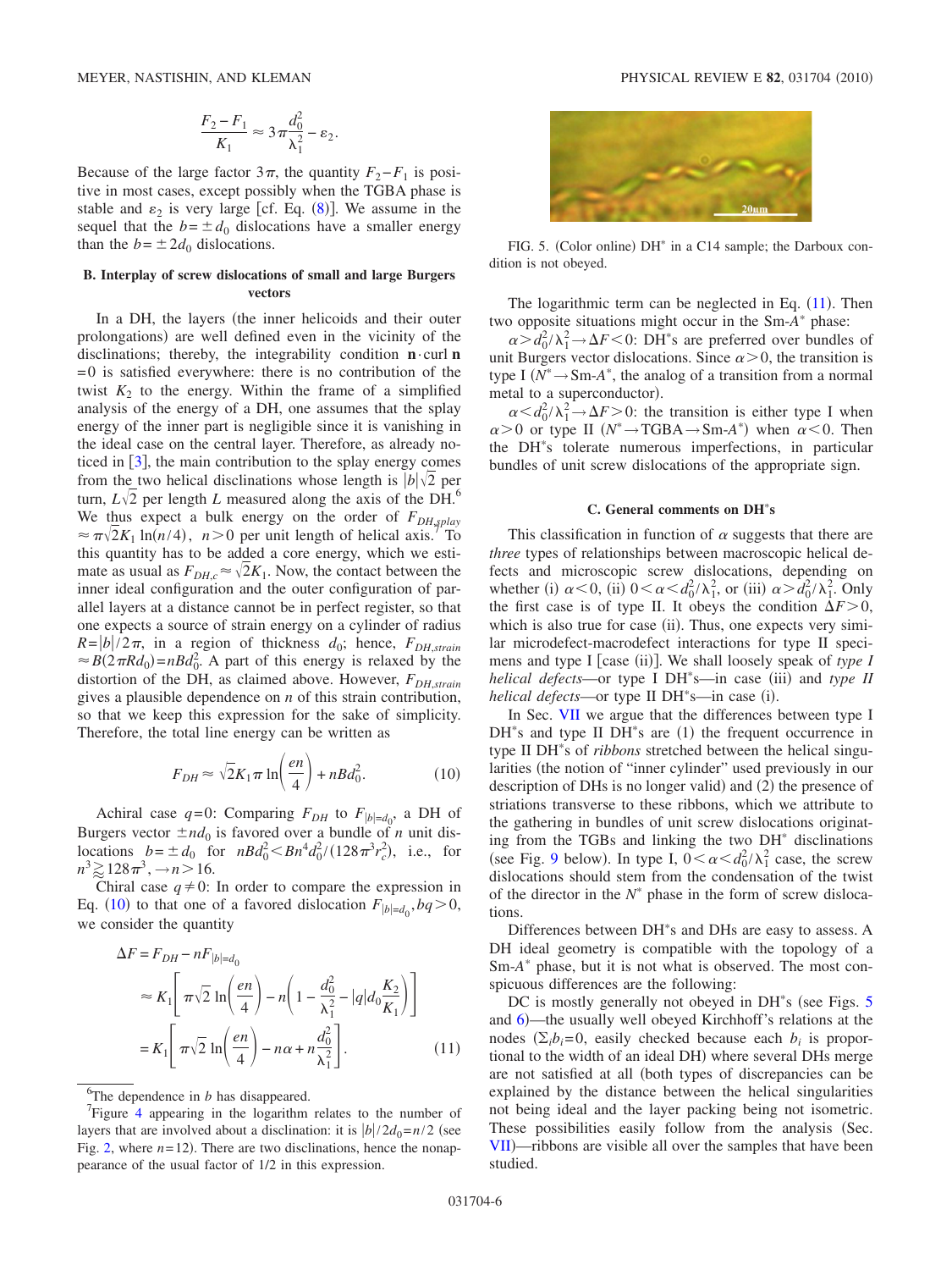

FIG. 6. (Color online) DH<sup>\*</sup> in a C9 sample; the Darboux condition is not obeyed.

We shall argue that all aspects peculiar to the helical defects in chiral phases are related to their generation, being remnants of the geometry of cybotactic groups in the  $N^*$ phase. On the other hand, we have yet no direct observations that clearly identify differences between the three DH<sup>\*</sup> cases. Therefore, our presentation will be partly speculative. Of course, the DH s, in their vast majority, appear to have the same chirality as the high-temperature  $N^*$  phase—this is a direct consequence of the foregoing developments.

## **VII. NUCLEATION OF HELICAL DEFECTS IN A Sm-***A* **PHASE**

We propose a geometric model of the precursory formation in the  $N^*$  phase of Sm- $A^*$  helical defects.

#### A. Cybotactic textures of the  $N^*$  phase

A perfectly aligned  $N^*$  phase can be partitioned into a family of ruled helicoids as follows: let  $\Delta(0)$  denote some straight line orthogonal to the molecules in a cholesteric plane  $P(0)$  at  $z=0$ . Rotate  $\Delta(0)$  helically about the cholesteric axis at some point  $A \in \Delta(0)$ , with a pitch *p* equal to the cholesteric pitch. This results in a ruled helicoid  $H(A)$  whose straight generators  $\Delta(z)$  are, everywhere in the  $N^*$  phase, orthogonal to the molecules of the cholesteric plane  $P(z)$  into which  $\Delta(0)$  has been transported by the helical translation. Take now a straight line  $\ell$  in *P*(0), orthogonal to  $\Delta$ (0) at *A*, and associate to any point  $A_i \in \ell$  a helicoid  $\mathcal{H}(A_i)$  constructed in the same way as  $\mathcal{H}(A)$ , with generator in  $P(0)$ being a line  $\Delta_i(0)$  parallel to  $\Delta(0)$ . One gets a family of nonintersecting congruent ruled helicoids, which are dense in some domain of the  $N^*$  phase defined by the extension of  $\ell$ .

Conjecture: This partitioning provides a model for the transition from  $N^*$  to Sm-*A*<sup>\*</sup>. Consider a family of  $\mathcal{H}(A_i)$ 's made of ruled helicoids at distances  $d_0$  apart along  $\ell$ , belonging to a domain  $D$  soon to be defined; as the temperature is decreased, these helicoids smoothly transform to smectic layers, to which the director field smoothly becomes orthogonal. We conjecture that this is the topology of a *cybotactic group* in  $N^{\ast}$  [12], turning to a Sm- $A^{\ast}$  phase domain with helical layers at the transition. Since ruled helicoids are minimal surfaces, their curvature energy is extremely small. Surely, they are not planar and do not reproduce the Sm-*A* ground state; their *helical torsion* has inherited the *twist q*  $=2\pi/p$  of the *N*<sup>\*</sup> phase, but *stricto sensu* they are not twisted (the condition  $\mathbf{n} \cdot \text{curl } \mathbf{n} = 0$  is now satisfied).

Size of  $D$ : The equation of  $H$  for a point A chosen without loss of generality at the origin of the coordinates can be written as

$$
\mathcal{H} \equiv \{r \cos \theta, r \sin \theta, \varpi \theta\}, \quad \theta \in \mathbb{R}, \ r \in \mathbb{R}^+, \tag{12}
$$

where  $\varpi = p/2\pi = q^{-1}$ ; the normal  $\nu$  to  $\mathcal H$  at a point *M* with coordinates  $r, \theta, z(\theta = qz)$  and the tangent  $\tau_r$  to the helix  $H(r)$ at  $r = const$  on the helicoid  $H$  can be written as

$$
\mathbf{v} = \frac{1}{N} \{-\boldsymbol{\varpi} \sin qz, \boldsymbol{\varpi} \cos qz, -r\},\qquad(13)
$$

$$
\boldsymbol{\tau}_r = \frac{1}{N} \{-r \sin qz, r \cos qz, \boldsymbol{\varpi}\},\qquad(14)
$$

where  $N^2 = \omega^2 + r^2$ ,  $v \cdot \tau_r = 0$ . The director in the cholesteric plane *z* is  $\mathbf{n} = \{-\sin qz, \cos qz, 0\}$ ; the angles  $\phi$  and  $\psi$  of  $\mathbf{n}$ with  $\nu$  and  $\tau_r$  are

$$
\cos \phi = \mathbf{v} \cdot \mathbf{n} = \frac{\varpi}{N}, \quad \cos \psi = \tau_r \cdot \mathbf{n} = \frac{r}{N} (\sin \phi). \quad (14)
$$

Here,  $\phi$  tends to  $\pi/2$  when *qr* is large, and is thus unacceptable in a Sm-A<sup>\*</sup> phase—this would yield a director **n** parallel to the supposed layer—but has a small value when  $q r < 1$ ,  $\phi \approx qr$ . Hence, the acceptable domain D is the inner part of a cylinder of radius  $r_{\mathcal{D}} \approx \varpi$ ; in D the director **n** of the cholesteric phase is almost orthogonal to  $H$ , and  $\varpi$  appears as the coherence length at the  $N^* \rightarrow$ Sm- $A^*$  transition. Thus, one expects that by small, smooth, and cooperative modifications of (a) the direction of **n** (**n** rotating toward the directions of the normals  $\boldsymbol{\nu}$  of the helical "layers"  $\mathcal{H}$ , i.e.,  $\phi \rightarrow 0$  and (b) the shape of the  $H(A_i)$ 's, the family of ruled helicoids is transformed to a family of layers orthogonal to the director field, thereby exhibiting a smectic order parameter. The pitch  $p$  of the  $N^*$  phase diverges near the transition; thus, the size of  $\mathcal{D}$ ,  $r_{\mathcal{D}}=p/2\pi$ , depends on the kinetics of the transition and can in principle be quite large if the  $N^*$  phase is perfect on a large scale and the temperature decreases slowly.

The screw dislocation ideal texture of a cybotactic group in the  $N^*$  phase: One can expect that as a result of the cooperative deformation just described, the layers  $\mathcal{H}(\lambda)$  tend to become parallel—they are thereby no longer ruled, except possibly  $H(0)$ —where  $\lambda$  denotes the signed distance to this central helicoid. Eventually, by a focalization of their normals, the parallel layers yield two disclinations of strength  $k=1/2$ , located at a distance  $b/2\pi \approx r_D$  at the boundary of  $D$ . Thus, in an ideal case, the cybotactic group  $D$  takes at the  $N^* \rightarrow$ Sm-*A*<sup>\*</sup> transition the geometry of a screw dislocation of Burgers vector  $b = p$ , i.e., a DH<sup>\*</sup> domain.

But as long as the director field **n** is not orthogonal to a family of layers (i.e., as long as the condition  $\mathbf{n} \cdot \text{curl } \mathbf{n} = 0$  is not fulfilled), the cybotactic group should better be considered as a deformed cholesteric: the director **n** is almost orthogonal to the helices  $H(r, \lambda)$  and rotates locally about the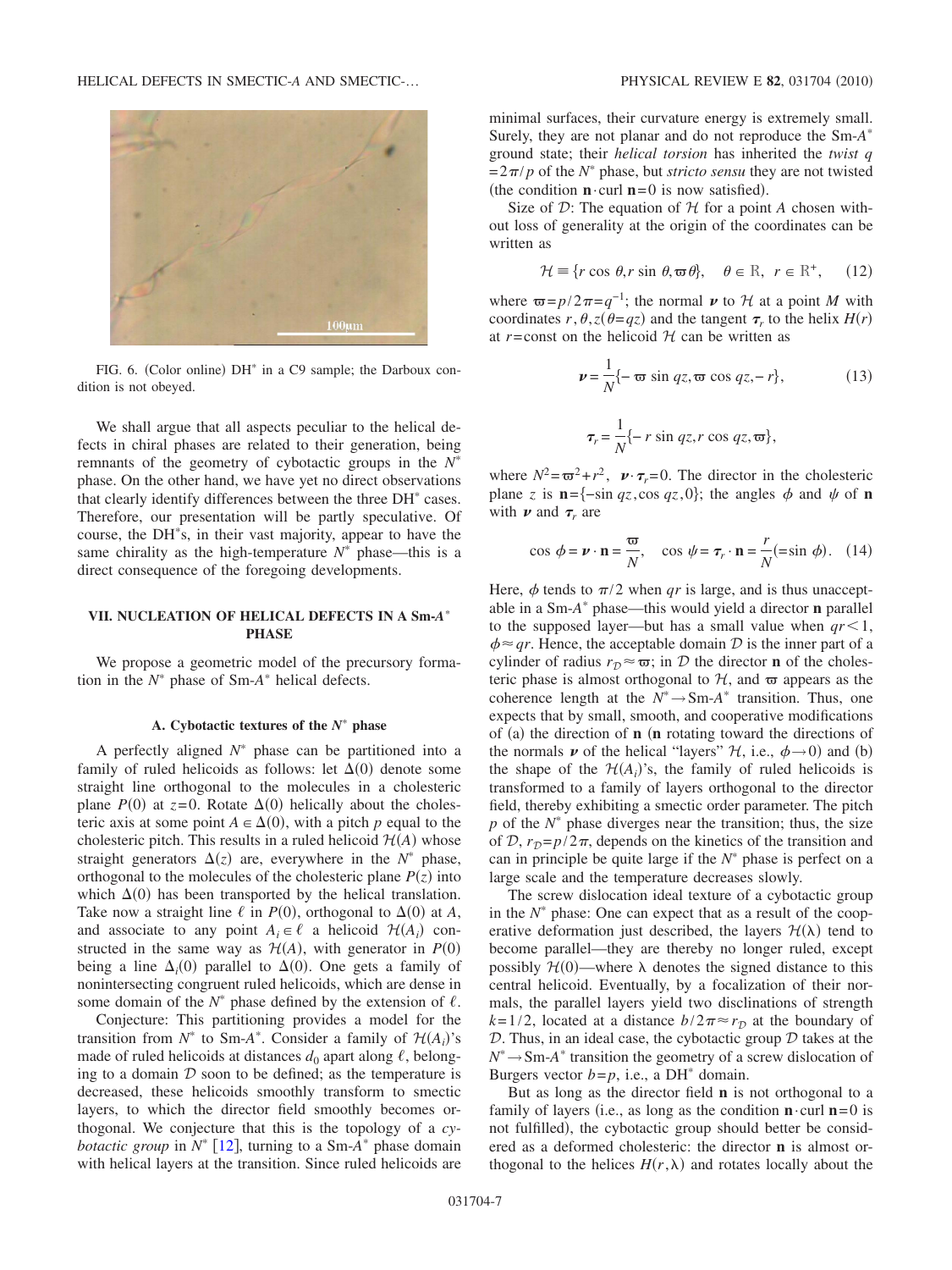tangent  $\tau(r,\lambda)$  with a pitch almost equal to *p*; hence, the  $H(r, \lambda)$  helices are deformed  $\chi$  cholesteric axes. In particular, the  $k=1/2$  disclinations of the DH<sup>\*</sup> derive from twisted  $\chi$ disclinations of the  $N^*$  phase, which pre-exist in the cybotactic group, where they have the same chirality as the  $N^*$ phase.<sup>8</sup>

#### **B.** Twisted  $\chi$  disclinations in a  $N^*$  cybotactic group: **Transverse screw dislocation densities**

The *achiral* Sm-*A* DHs often stem at the *N*→Sm-*A* transition from disclinations of strength *k*=1/2 pre-existing in the  $N$  phase; see Sec. **IV** and Fig. 3. A similar process may take place in a Sm- $A^*$ ; a DH<sup>\*</sup> may stem from a  $\chi$  disclination *L* of strength  $k=1/2$ , but in a somewhat more subtle fashion. The mechanism proposed here applies directly to a type I transition; there are some complications for the type II transition, which we have not analyzed in detail (but see Sec.  $VII D$ ).

We assume—in line with the conjecture made previously—that a  $\chi$  wedge disclination  $L$  sitting along a *straight* cholesteric axis takes a helical shape of pitch *p* such that the new disclination line (call it  $H$ ) now sits along a *twisted* cholesteric axis belonging to a cybotactic group. In this operation the rotation vector  $\Omega$  has been rotated toward the tangent  $\tau_H$  at any point of *H* and is now variable in direction. When eventually the transition to the Sm-A<sup>\*</sup> takes place,  $H$  transforms to a DH<sup>\*</sup> helical singularity, either by coupling with another line  $H'$  or by emitting  $DH^*s$  in the manner of Fig. 3. We analyze this process.

In the  $N^*$  phase a  $\chi$  disclination of strength  $k=m/2$ , *m*  $\in \mathbb{Z}$  is equivalent to a dislocation of Burgers vector  $b = kp$ , and can take any shape as long as the rotation vector  $\Omega$  is *constant* in direction  $\overline{6}$ . This flexibility can be expressed in terms of *dislocation densities* attached to the line *L*, with Burgers vectors  $\mathbf{b}_{\perp}$  orthogonal to  $\chi$ ; these  $\mathbf{b}_{\perp}$ 's are *continuous* translational symmetries of the  $N^*$  phase, so that the related dislocation densities can relax viscously to vanishing dislocation defects  $\delta \mathbf{b}_{\perp} \rightarrow 0$ . Thus, they do not bring any significant energy contribution to the line energy of *L*. We refer the interested reader to  $\left[15\right]$  for a thorough discussion of these points. The essential result to retain is that the flexibility of the disclination line is related to the viscous relaxation of symmetry-allowed continuous dislocations that are attached to the line.

*H*, which is a disclination line with a *variable* rotation vector  $\Omega(P)$  along  $\tau_H(r,\lambda)$ , is different: its flexibility still requires the presence of attached defect densities, but these do *not* carry continuous symmetries of the  $N^*$  phase. Therefore, there is no possible viscous relaxation and the defect densities (disclination densities here) make a contribution to the line energy  $F_H$  of  $H$ . Again, we shall content ourselves with qualitative results; a detailed calculation of these continuous disclinations, based on the theory of Ref.  $[15]$ , is given in Appendix B, as well as a discussion of the coupling of two *H* lines.



FIG. 7. (a) Disclination densities of rotation vectors  $d\Omega_p$  in the  $N^*$  phase, attached between *P* and  $Q = P + dP$  on *H*, *P'*, and *Q'*  $= P' + dP$  on *H*'; they form a stacking fault between *H* and *H*'. The helices *H* and *H'* are at the same constant distance  $\rho = r_H = r_{H'}$  of the central axis. The rotation vectors  $\Omega_P$ ,  $\Omega_P$ ,  $\Omega_Q$ ,... tangent to *H* and *H'* are not represented. (b) Cancellation outside the stacking fault of infinitesimal disclination lines attached to  $PQ$  and  $P'Q'$  at opposite points on  $H$  and  $H'$ ; these disclinations have the same orientation, but opposite rotation vectors.

Consider two lines  $H$  and  $H'$  with parallel axes of opposite rotations  $\Omega + \Omega' = 0$  or such that  $\Omega + \Omega'$  is a multiple of  $2\pi$ . They carry attached disclination densities of opposite signs which cancel outside the ribbon bordered by *H* and *H*—the *stacking fault*—if the densities are conveniently coupled, as in Fig. 7. If  $\Omega = \Omega' = \pi$ , the pair  $H + H'$  is equivalent at a distance to a  $k=1$   $\chi$  disclination (equivalently a screw dislocation of Burgers vector  $b=p$ ). This result does not depend on the distance between  $H$  and  $H'$ ; therefore, a  $DH^*$  whose width is not ideal is feasible.

#### **C. Longitudinal screw dislocation densities**

In Fig. 7, the disclination density is  $\frac{d\Omega_p}{(\rho^2)}$  $+\varpi^2$ <sup>1/2</sup> $d\theta$  = 2 $\rho$ /( $\rho^2$ + $\varpi^2$ ) (Appendix B) and reaches its maximum  $1/\rho$  for  $\rho = \varpi$ . This density vanishes in the Sm-*A*<sup>\*</sup> phase. Indeed,  $d\Omega_p$  is along the local director at the attachment of these densities along the *k*=1/2 lines, and such a rotation is an allowed continuous symmetry in the Sm-*A* phase; the energy of the stacking fault proper can be viscously relaxed in the Sm-A<sup>\*</sup> phase.

An ideal DH<sup>\*</sup> is such that  $\rho = \varpi$ , precisely the value for which the disclination density—and thereby the stacking fault energy in the  $N^*$  cybotactic group—is the highest. Conversely, one expects that in the  $N^*$  phase the pair  $H + H'$  tends to be apart at a distance  $\rho \leq \varpi$  ( $\rho = 0$  at equilibrium if the dominant term is the stacking fault energy; a complete solution would require solving the Ginzburg-Landau equations). The observed DH<sup>\*</sup>s are most often "thin," indicating  $\rho < \varpi$ . This also manifests in DC not being fulfilled (see Fig. 5). The associated stresses can be relaxed by *edge dislocations*  $(cf. Sec. V).$ 

In the  $N^*$  phase, the canceling out outside the stacking fault of the disclination densities  $d\Omega_p$ ,  $d\Omega_p$  requires  $r_H$  $=r_{H} = \rho/2$  (*H*,*H'* must have a common helical axis, the same pitch, and opposite strengths  $d\Omega_P + d\Omega_P = 0$ . If  $r_H$  $\neq r_{H'}$ , either each of the two helices produces in the Sm-*A*<sup>\*</sup> phase single helical strands, of Burgers vectors  $p/2$ ,  $p'/2$ , or both adjust their distances by emitting or absorbing *screw dislocations* in order to equalize their pitches to some value  $p''$ —in which case they eventually associate in a DH<sup>\*</sup> of

<sup>&</sup>lt;sup>8</sup>The rotation vector  $\Omega$  of a  $\chi$  disclination is locally along the cholesteric axis  $\chi$  [6], here a twisted line.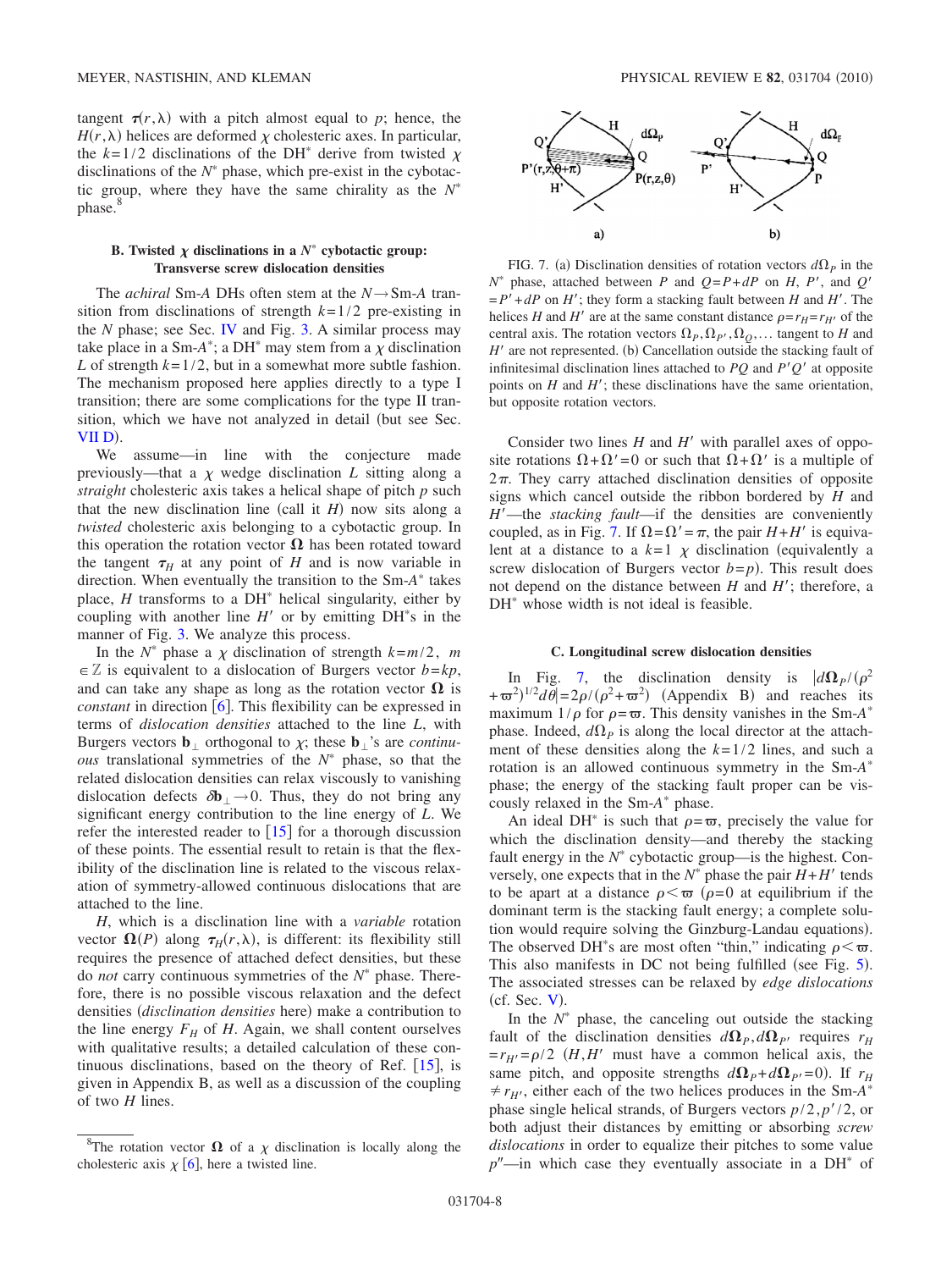

FIG. 8. (Color online) Helical ribbon associated with a parabolic FCD. Type II specimen, C9.

Burgers vector  $b=p''$ . Although  $p, p'$  are macroscopic, the differences  $p-p''$ ,  $p'-p''$ , can be resolved into microscopic dislocation lines orthogonal to the layers either outside the DH<sup>\*</sup> cylinder or inside a ribbon (see below). The mechanism can be quite complicated, e.g., these dislocations can be attached by kinks to *H* and *H'*; the  $H+H'$  complete coupling would then be effective only along the helical segments of the same level whose pitches are both equal to  $p''$ .

The edge and screw dislocations introduced in this paragraph are *quantized* symmetry-allowed dislocations. Thus, they cannot relax viscously, as continuous defects can.

Association of helical ribbons with other disclinations: We report on a quite frequent observation that might be related to a mechanism of production of screw dislocations as above. In Fig. 8, a long helical ribbon is interacting with a disclination belonging to a quasiparabolic FCD (PFCD): both constitutive conics have an eccentricity of  $\approx$  1. The helical ribbon follows one of the parabolas, jumps over the region common to the two parabola apices (the helical defect is no longer fully visible), and then follows the other parabola.

This interaction explains if the ribbon is made of screw dislocations parallel on average to the helical axis. The stress field of the PFCD where the helical ribbon gathers is at the origin of the formation of the bundle: in effect the Sm-*A* layers are quasiorthogonal to the parabolic disclination in its vicinity, thereby orthogonal to the ribbon (a screw dislocation geometry), except in the region common to the two apices where precisely the ribbon is less visible; it is there certainly possible to parse it into its native dislocations. The interaction of screw dislocations all along FCD hyperbolas has already been documented (cf.  $[5]$ , and references therein). The question of the helicity of screw dislocation bundles is new; it may be searched in the helical structure of the originative cybotactic group.

#### **D. Comments on type II helical defect nucleation**

A TGBA phase is made of a sequence of smectic slabs (thickness denoted  $\ell_b$ ) separated by twist grain boundaries (TGBs) that produce a rotation  $\alpha$ =const between two consecutive slabs  $[13]$ . The axis of rotation is parallel to the

smectic layers; the pitch along this axis is  $p = (2\pi/\alpha)\ell_b$ . The rotation angle is related to the screw dislocation content of the TGB; let  $\ell_d$  be the distance between dislocations in a slab,  $b = d_0$ , then  $2 \sin(\alpha/2) = d_0 / \ell_d$ . The approximation  $\alpha$  $\approx d_0 / \ell_d$  is usually justified. Hence,

$$
\varpi = \frac{p}{2\pi} = \frac{\ell_d \ell_b}{d_0}.
$$
 (15)

Let us assume that these microscopic dislocations in the Sm- $A^*$  phase cover transversely and uniformly the ribbon which is bordered by  $H$ , $H'$ , between which they are stretched. We show below—using the theory developed in [ $15$ ], which yields Eq.  $(16)$ —that the maximum density of screw dislocations compatible with the size of their attachment to  $H$ , $H'$  (this size is not vanishingly small) is  $2/d_0$ measured along these disclinations. But it happens that this is also the maximum value allowed by the density of TGB screw dislocations in the TGBA phase. The demonstration requires two assumptions: (1) that the pitch does not vary at the transition and (2) that  $r_H = r_{H'} = \overline{\omega}^{10}$  In all other cases  $(r_H \neq r_{H'})$  the density is smaller.

Because they proceed from TGBs formerly orthogonal to the DH<sup>\*</sup> axis, the number of dislocations is  $2\pi/\ell_d$  per TGB area enclosed in the cylinder of radius  $\rho = \varpi$ . The slabs of thickness  $\ell_b$  are orthogonal to the  $\chi$  axis of the  $N^*$  phase, which as in Sec. VII B we suppose to be transformed to *H* and *H'*; thus,  $2\pi/(l_d \ell_b) = 2/d_0$  per unit length of helical disclination. This is a maximum value of the screw dislocation density: the pitch has certainly increased at the transition, and a certain number of dislocations may have canceled by interacting with dislocations of opposite signs.

Each dislocation is attached to  $H, H'$  at kinks  $\overrightarrow{AB}, \overrightarrow{A'B'}$ . Consider the *H* kink  $\overrightarrow{AB} = [u, v, w]$ ; it is such that [15]

$$
2 \sin \frac{\Omega}{2} \vec{\tau}_H \wedge \vec{AB} = d_0[\alpha, \beta, \gamma], \tag{16}
$$

where  $\vec{\tau}_H = \frac{1}{N}[-\varpi \sin \theta, \varpi \cos \theta, \varpi]$  is tangent to *H*,  $[\alpha, \beta, \gamma]$ is a unit vector along the Burgers vector of the screw dislocation, and  $N = \sqrt{\rho^2 + \omega^2} = \sqrt{2\omega}$ . Without loss of generality, we assume that  $\theta=0,2\pi,...$ ; then the Burgers vector is along the *x* axis,  $\alpha=1$ ,  $\beta=\gamma=0$ . Hence, with  $\Omega=\pi$ , one gets  $\beta$  $y=0 \rightarrow u=0$ ,  $\alpha=1 \rightarrow \frac{2}{N}\sigma(w-v)=d_0$ . The kink  $\overrightarrow{AB}$  is of extremal length when  $\vec{\tau}_H \cdot \vec{AB} = \varpi(v+w) = 0$ . Eventually,

$$
u = 0
$$
,  $v = -\frac{d_0}{4\varpi}N = -\frac{d_0}{2\sqrt{2}}$ ,  $w = \frac{d_0}{4\varpi}N = \frac{d_0}{2\sqrt{2}}$ . (17)

Such a dislocation is of screw character all along the straight segment that links two opposite kinks  $\overrightarrow{AB}$  and  $\overrightarrow{A'B'}$  at  $\theta$  and  $\theta' = \theta + \pi$ ; it is indeed normal to the layers since the layers are parallel, and since it is normal to one of them at *r*=0.

<sup>&</sup>lt;sup>9</sup>The Burgers vector of the TGB screw dislocations is  $d_0$ , not  $2d_0$ , because the screw dislocations of the appropriate sign have a negative  $K_2$  contribution to the core energy; see Sec. VI A.<br><sup>10</sup>We take  $r_H = r_H = \varpi$  for simplicity. We know from Sec. VII C

that any deviation to this condition can be plastically relaxed by edge dislocations.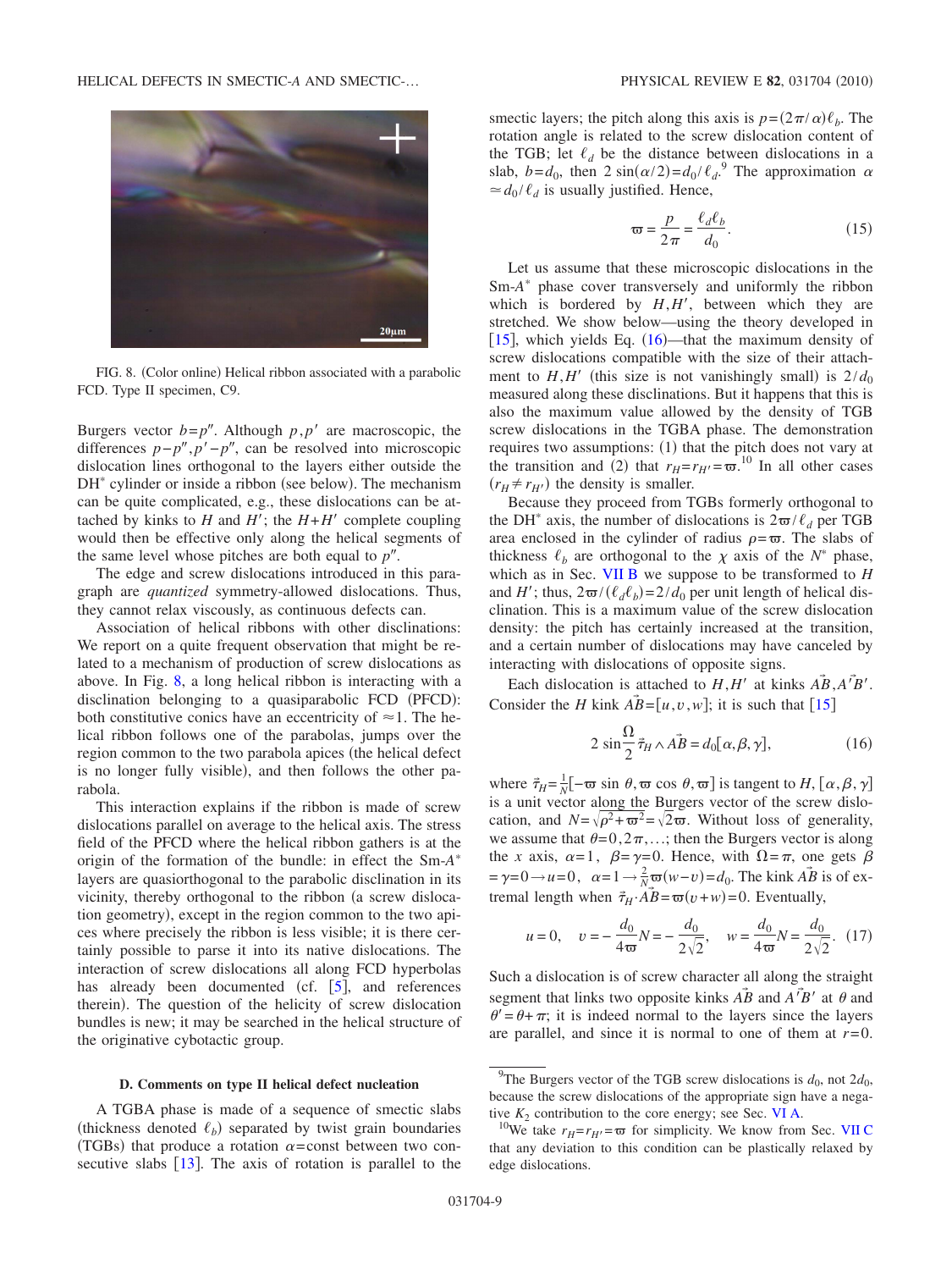

FIG. 9. (Color online) Helical ribbon in cholesteryl nonanoate (C9) with its axis parallel to the polarizer. The dark background indicates that outside the helical ribbon the smectic layers are perpendicular to the axis of the helical ribbon.

Notice that the length of the kink is  $|\tilde{AB}| = |\tilde{A'B'}| = d_0/2$ , which is the minimal expected value if *all* the screw dislocations of the TGBs are preserved at the transition from the TGBA phase to the Sm- $A^*$  phase.

There are thus two extreme situations resulting from the presence of the TGB screw dislocations in the DH s of the Sm-A<sup>\*</sup> phase. In a first case these dislocations cover a twisted uniform ribbon bordered by the disclinations *H* and *H*. In a second case the dislocations are far from their maximum allowed density and then gather into bundles between which the  $DH^*$  recovers a geometry comparable to an ideal DH. This is observed in Fig. 9, which illustrates the type II C9 phase. Figure 10 shows a quite similar observation, but made in C14, which is type I; this might be illustrative of case (ii) in Sec. VI C.

#### **VIII. CONCLUSION**

This paper contains two parts that are quite distinct:

(i) The first one is an extended review of the notion of double helical defect in Sm-*A* compounds, with stress put on the concept of isometry [parallelism of the layers—in that sense DHs belong to the same family as focal conic domains (FCDs), except that the locus of the centers of curvature of



FIG. 10. (Color online) Probable screw dislocation bundles (shown by arrows) linking two helical disclinations observed in C14.

the parallel surfaces is made of two surfaces, not two conics]. Isometry relates to the Darboux condition, the application of a theorem of surface geometry theory which gives clues for deciding through mere optical observation that the layers are parallel.

(ii) The second one is a detailed investigation of the parent defects DH<sup>\*</sup>s in Sm-A<sup>\*</sup> compounds, i.e., thermodynamical phases with chiral molecules orthogonal to a family of layers. We compare them fully with DHs—at experimental and theoretical levels; a key feature is that isometry is no longer satisfied—and also between them according to the nature of the transition, depending on whether it is type I  $(N^* \rightarrow Sm-A^*)$  or type II  $(N^* \rightarrow TGBA \rightarrow Sm-A^*)$ —at a theoretical level.

Although there are no topological obstructions to finding with Sm-*A* 's the exact analogs of DHs, and although in light microscopy investigations DH s look at first sight much similar to DHs—in both cases one observes two coupled helical defects—the differences are considerable. They originate from the generation process of these DH<sup>\*</sup>s in the  $N^*$ phase. It is indeed our conjecture that the geometry of DH s reproduces the topology of cybotactic groups of the *N* phase, which for that purpose are studied from a geometric point of view.

Another element central in our investigation is the difference in free energy of screw dislocations of opposite chiralities. The preferred chirality is the same as that of the  $N^*$ phase; this is also the chirality of the cybotactic group, thereby the preferred chirality of the DH s. This result appears as a clear experimental result.

Whereas the theoretically foreseen differences between types I and II DH s are not easily empirically reachable, the DH s exhibit a number of common characters, which enter their theoretical description and differentiate them from DHs. Among them is the fact that the Darboux condition and the Kirchhoff relation at nodes are not satisfied. Furthermore, DH s most generally form ribbons, bordered by the helical defects, and covered with screw dislocations of microscopic Burgers vectors either uniformly—these dislocations can be transverse to the ribbon or longitudinal—or forming bundles of screw dislocation segments attached to the helical defects. The present state of the analysis suggests that the theory should be extended by taking into account the fluctuations, at least in mean-field theory, and the experiments completed with freeze-fracture microscopy investigations.

#### **ACKNOWLEDGMENTS**

We thank Pr. J. Friedel for suggesting the consideration of the concept of stacking fault in the  $N^*$  phase. We are grateful to a referee for extremely valuable comments on the twist carried by a double Burgers vector screw dislocation and to Pr. J. M. Robbins for discussions. This is IPGP contribution no. 3056 (M.K.).

#### **APPENDIX A: NYE'S DISLOCATION DENSITIES**

The density tensor of a discrete dislocation *L* of Burgers vector  $b_i$ ,  $i=1,2,3$  can be written as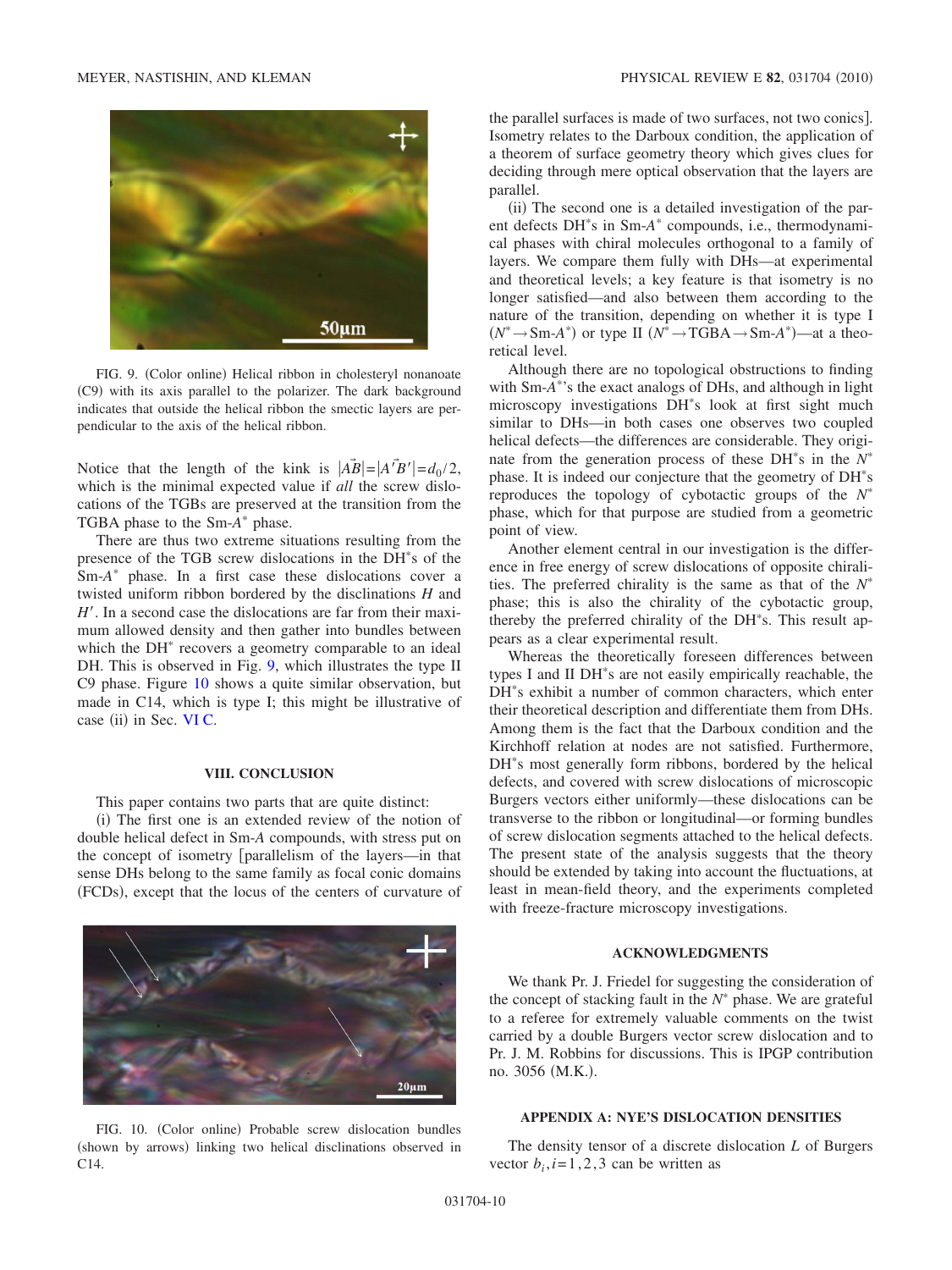$$
\alpha_{ij} = \delta_j(L) b_i.
$$

This quantity measures the *plastic* strains  $[16]$ ;  $\alpha_{ij}$  can be also expressed in terms of the contortion tensor  $K_{ii}$ , which measures the associated plastic rotations  $[17]$ :

$$
\alpha_{ij} = \delta_{ij} K - K_{ji}, \quad K = K_{11} + K_{22} + K_{33}.
$$

This expression is valid insofar as the strains  $e_{ij}$  vanish identically, a condition that can be achieved in a liquid crystal. It is indeed the condition of isometry in a layered or columnar liquid crystal phase.

One can show  $\lceil 8 \rceil$  that for any unit vector that has constant coordinates in the rotating frame (the normal **n** to the layers is such a vector), one has

$$
\mathbf{n} \cdot \text{curl } \mathbf{n} = \sum_{ij} K_{ij} n_i n_j - K.
$$

For a screw dislocation the only nonvanishing component of the dislocation density tensor is  $\alpha_{33} = \delta_3(L)b_3$ . Hence, after a simple calculation, one gets, with  $n_i = \pm \delta_{i3}$ ,  $b_i = b\delta_{i3}$ ,

$$
\mathbf{n} \cdot \text{curl } \mathbf{n} = -2K = -b \, \delta_3(L).
$$

Here,  $L$  is along the  $\hat{z}$  axis. The use of the dislocation density tensor and of the contortion tensor for a *discrete* defect is inspired by the approach of Kröner  $[16]$  and Nye  $[17]$  for *continuous* defects. The present result is obtained under the assumption that *b* is small.

A less general demonstration, but of a simple physical content, is as follows. Consider a planar twist grain boundary made of parallel equidistant screw lines  $L_i$ , repeat distance  $\ell$ , and Burgers vector *b*. This plane separates two smectic grains, misoriented one with respect to the other by the angle  $\omega \approx |b|/\ell$  [15], assuming  $\omega$  is small. We can write  $\omega$  $=\int \int \mathbf{n} \cdot \text{curl } \mathbf{n} \, dx$  ( $\hat{x}$  orthogonal to the twist boundary is the axis of twist). Since  $\omega \approx |b|/\ell$  also reads  $\omega \approx |b|/\ell \int \delta(x) dx$ , we have  $|\mathbf{n} \cdot \text{curl } \mathbf{n}| = (|\mathbf{b}|/\mathbf{\ell}) \delta(\mathbf{x})$ .  $1/\mathbf{\ell}$  is the density of dislocations, which is also the mean value of the comb periodic function  $\sum_{j=-\infty}^{\infty} \delta(y-y_j)$ , with  $y_j = j\ell$  ( $\hat{y}$  is orthogonal to the dislocations in the twist boundary). Hence, assuming that  $|\mathbf{n} \cdot \text{curl } \mathbf{n}|$  is the mean value of the distribution  $\Sigma_i |\mathbf{n} \cdot \text{curl } \mathbf{n}|_i$ , each  $|\mathbf{n} \cdot \text{curl} \; \mathbf{n}|_i$  assigned to a dislocation  $L_i$ , one gets by identification

$$
|\mathbf{n} \cdot \text{curl } \mathbf{n}|_j = |b| \delta(x) \delta(y - y_j) = |b| \delta_3(L_j).
$$

Hence, each dislocation  $L_i$  carries a rotation rate  $|\mathbf{n} \cdot \text{curl} \mathbf{n}|_i$ obeying the expression derived above in a more general context.

We have not yet made reference to the fact that **n**·curl **n** is a pseudoscalar. We assume, as it is usually done, that the frame of reference is right handed. In such a frame a righthanded cholesteric  $N^*$  has a positive pitch  $p = \frac{2\pi}{q}$ . In its ground state  $\mathbf{n} \cdot \text{curl } \mathbf{n} = -q \lt 0$ , according to Eq. (4). By analogy, the above relation **n**⋅curl **n**=−*b* $\delta_3(L)$  implies that for  $b$  > 0 the layers surrounding the screw dislocation have the configuration of a right-handed helix. This fixes the convention on the sign of *b*.

## **APPENDIX B: CONTINUOUS DISCLINATIONS AT THE**  $N^* \rightarrow$ **Sm-***A*<sup>\*</sup> **transition**

The coordinates of a helix *H* of radius  $r_H$  can be written as

$$
H \equiv \{r_H \cos \theta, r_H \sin \theta, \varpi \theta\},\
$$

with an evident notation  $\varpi = p/2\pi$ . We assume in this appendix that *H* is a  $\chi$  axis of a distorted cholesteric, and that there is a  $\chi$  disclination of strength  $k=1/2$  along *H*. Let  $\tau_H$  be the unit tangent at a point on  $H$ ; the rotation vector of the disclination line is

$$
\Omega_H = 2 \sin \frac{\Omega}{2} \tau_H \propto \{-r_H \sin \theta, r_H \cos \theta, \varpi\}, \quad \Omega = \pi.
$$

The curvature of *H* requires between two infinitesimally close points *P* and  $Q = P + \tau_H(P)ds$  on *H* the attachment of a density of line defects. Let *M* be a running point on the cut surface  $\sigma$  of  $H$ . The variation of the relative displacement of the two lips of  $\sigma$  between *P* and *Q* is [15]

$$
\delta = 2 \sin \frac{\Omega}{2} [\tau_H(Q)Q\tilde{M} - \tau_H(P)P\tilde{M}],
$$

which can also be written as

$$
\delta = 2 \sin \frac{\Omega}{2} d\tau_H \times P\vec{M} + \mathcal{O}(2).
$$

Neglecting second-order terms, it remains an *infinitesimal disclination* whose rotation vector is

$$
d\Omega_H = 2 \sin \frac{\Omega}{2} d\tau_H \propto -\{\cos \theta, \sin \theta, 0\} d\theta,
$$

where  $d\Omega_H$  is not a rotation of symmetry of the  $N^*$  phase. Therefore, the infinitesimal disclinations attached to *H* do not relax viscously and form a *stacking fault H* whose energy adds to the free energy of the line *H* proper. At this stage, it simplifies the analysis to take the local director *n* along  $d\Omega$ <sub>H</sub>; *n* belongs to the local cholesteric plane orthogonal to  $\tau$ <sup>*H*</sup>.

The energy is bounded if the line *H* is paired with a line *H*<sup> $\prime$ </sup> of opposite rotation vectors at corresponding points, or such that  $\Omega + \Omega'$  is a multiple of  $2\pi$ . The example of interest for us is when  $\Omega = \Omega' = \pi$ , with two helical  $k = 1/2$  wedge disclination lines at the same distance  $\rho = r_H = r_{H'}$  of the axis of the helices, displaced one with respect to the other by a translation  $p/2$  along this axis. Two points  $P$  (on  $H$ ) and  $P'$ (on *H'*) can be paired in such a way that  $\overrightarrow{OP} = -\overrightarrow{OP}'$  $=\rho\{\cos \theta, \sin \theta, 0\}$ , with

$$
\Omega(P) = 2\{-\rho \sin \theta, \rho \cos \theta, \varpi\}/N,
$$

$$
\Omega(P') = 2\{\rho \sin \theta, -\rho \cos \theta, \varpi\}/N,
$$

where  $N^2 = \rho^2 + \varpi^2$ . The corresponding infinitesimal rotation vectors in  $\overline{P}$  and  $P'$  are

 $d\Omega(P) = -2\rho\{\cos \theta, \sin \theta, 0\}d\theta/N,$ 

$$
d\Omega(P') = 2\rho\{\cos \theta, \sin \theta, 0\}d\theta/N.
$$

They are opposite and relate to disclination lines of opposite